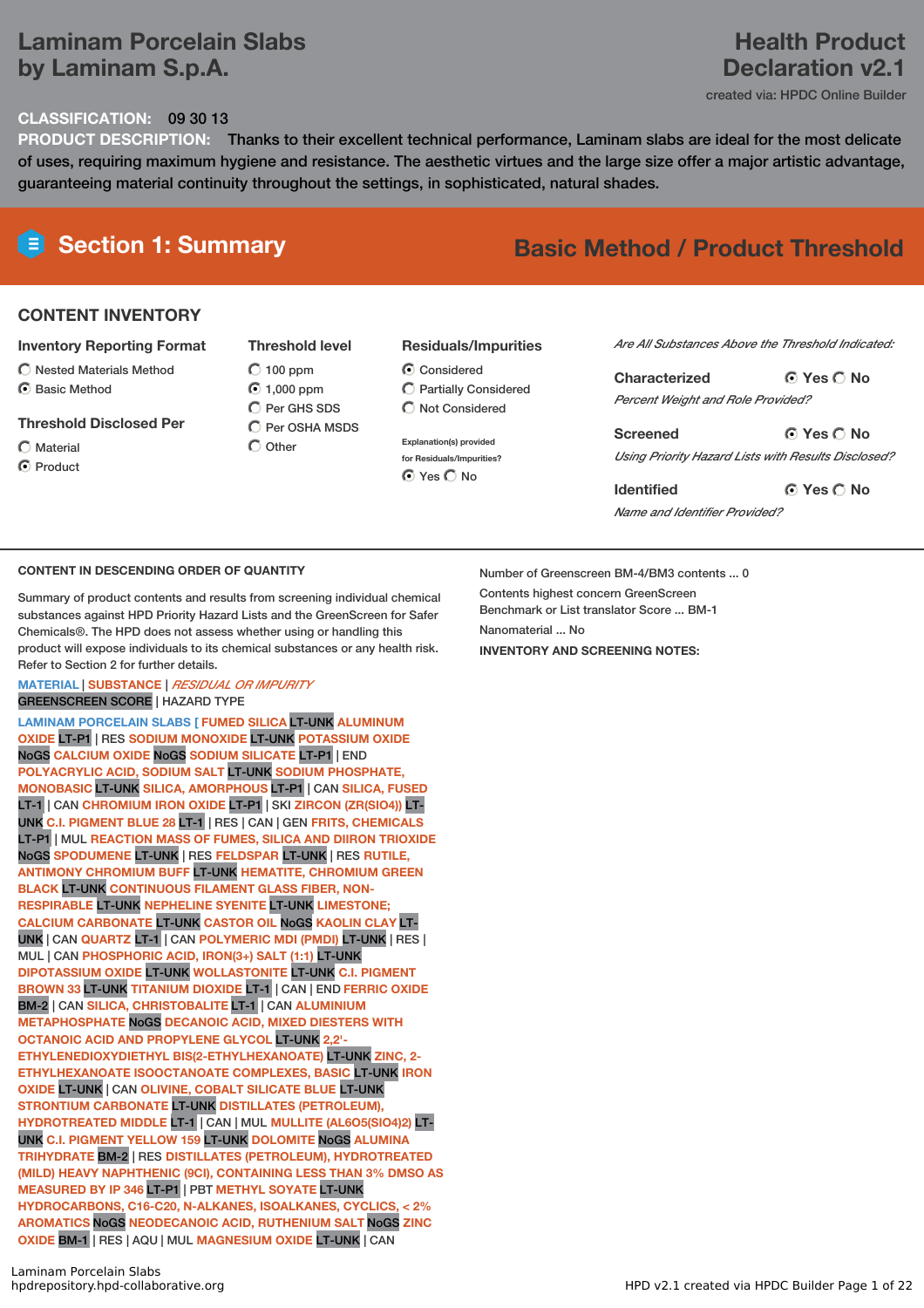**CALCIUM HYDROGENORTHOPHOSPHATE** LT-UNK **ZIRCON, SUBSTITUTED: INORGANIC COLOUR PIGMENTS (SYNTHETIC MATERIALS), CHEMICALLY AND THERMICALLY STABLE** LT-UNK **C.I. PIGMENT GREEN 26** LT-1 | RES | AQU | CAN | GEN | REP **CHROME TIN PINK SPHENE** LT-UNK **SODIUM OXIDE** LT-UNK **SILICIC ACID, ZIRCONIUM SALT, CADMIUM PIGMENT-ENCAPSULATED** LT-1 | CAN | AQU **NEODECANOIC ACID, CHROMIUM(3+) SALT (3:1)** LT-UNK | SKI **CALCIUM OXIDE** LT-P1 **PINUS PINASTER SEED OIL (CLAY)** NoGS **POLYPROPYLENE GLYCOL** LT-UNK **((3-(TRIMETHOXYSILYL)PROPOXY)METHYL)OXIRANE** LT-P1 | MUL **SPINELS, CHROMIUM IRON MANGANESE BROWN** LT-UNK **2,5-FURANDIONE POLYMER WITH 2,4,4 TRIMETHYLPENTENE (AVERAGE MW 4000 - 8000 G/MOL)** LT-UNK **ISOPROPYL LAURATE** LT-UNK **COBALT OCTOATE** LT-1 | RES | CAN | MUL | GEN | REP **CHROMIUM (III) OXIDE** LT-P1 | SKI **C.I. PIGMENT BLACK 27** LT-1 | RES | CAN | GEN **]**

### **VOLATILE ORGANIC COMPOUND (VOC) CONTENT**

VOC Content data is not applicable for this product category.

**CERTIFICATIONS AND COMPLIANCE** *See Section <sup>3</sup> for additional listings.* VOC emissions: Inherently non-emitting source per LEED®

#### **CONSISTENCY WITH OTHER PROGRAMS**

Pre-checked for LEED v4 Material Ingredients, Option 1

Third Party Verified? Yes

 $\odot$  No

PREPARER: Self-Prepared VERIFIER: VERIFICATION #:

SCREENING DATE: 2018-10-09 PUBLISHED DATE: 2018-10-09 EXPIRY DATE: 2021-10-09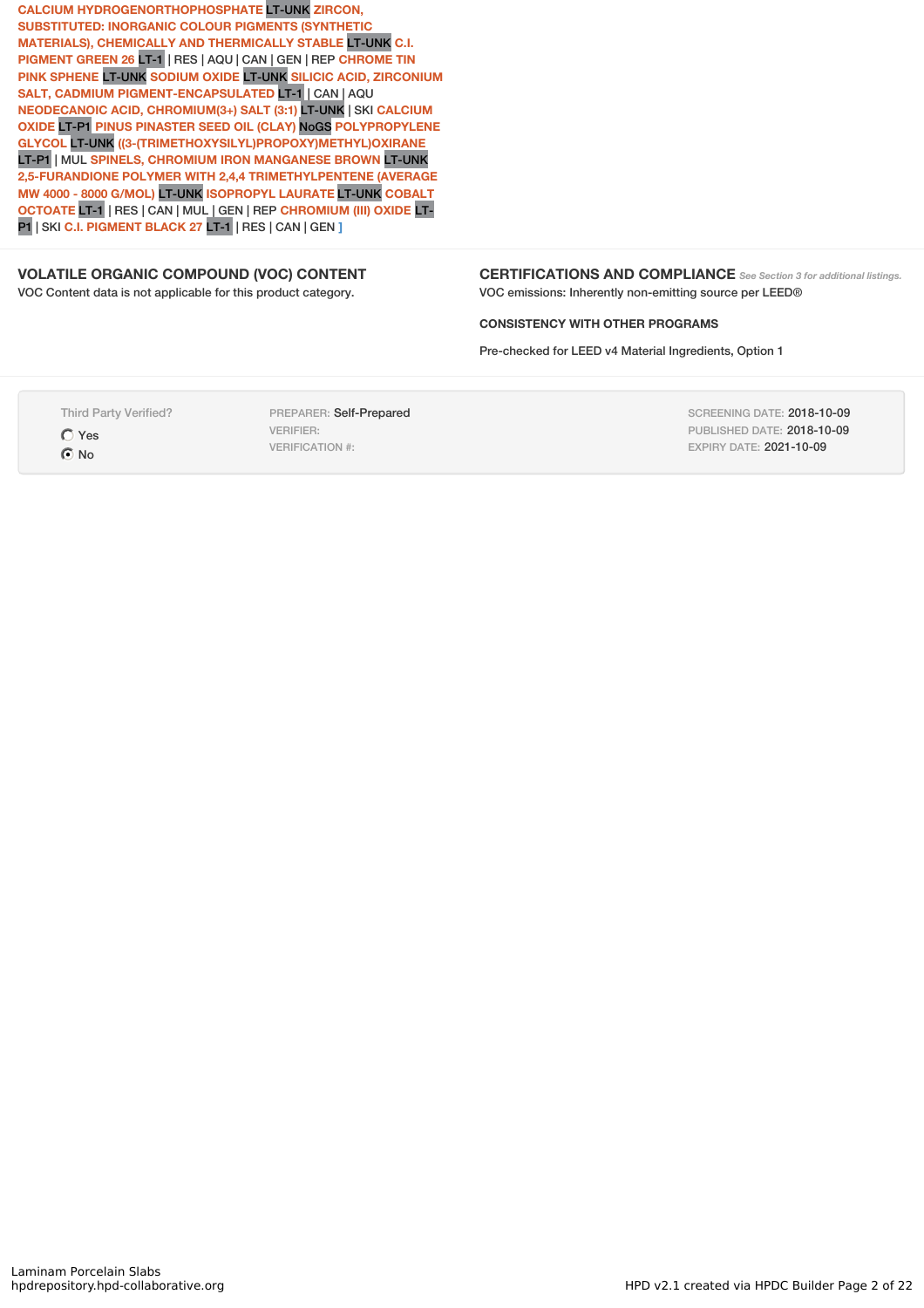This section lists contents in a product based on specific threshold(s) and reports detailed health information including hazards. This *HPD uses the inventory method indicated above, which is one of three possible methods:*

- *Basic Inventory method with Product-level threshold.*
- *Nested Material Inventory method with Product-level threshold*
- *Nested Material Inventory method with individual Material-level thresholds*

Definitions and requirements for the three inventory methods and requirements for each data field can be found in the HPD Open *Standard version 2.1, available on the HPDC website at: www.hpd-collaborative.org/hpd-2-1-standard*

# **LAMINAM PORCELAIN SLABS**

PRODUCT THRESHOLD: 1000 ppm RESIDUALS AND IMPURITIES CONSIDERED: Yes

RESIDUALS AND IMPURITIES NOTES: All residual data was collected from suppliers and those that fall above the reported threshold are included in the product inventory.

OTHER PRODUCT NOTES:

| <b>FUMED SILICA</b>                                                                                                                                                      |                                         |          |          | ID: 99439-28-8    |
|--------------------------------------------------------------------------------------------------------------------------------------------------------------------------|-----------------------------------------|----------|----------|-------------------|
| %: $42.5580 - 45.6920$                                                                                                                                                   | <b>GS: LT-UNK</b>                       | RC: None | NANO: No | ROLE: <b>Body</b> |
| <b>HAZARDS:</b>                                                                                                                                                          | AGENCY(IES) WITH WARNINGS:              |          |          |                   |
| None Found                                                                                                                                                               | No warnings found on HPD Priority lists |          |          |                   |
| SUBSTANCE NOTES: A range is given due to the variable product thickness, various color options, and due to the variable composition of<br>naturally occurring materials. |                                         |          |          |                   |

| <b>RESPIRATORY</b>    | AOEC - Asthmagens          |          | Asthmagen (Rs) - sensitizer-induced |                   |
|-----------------------|----------------------------|----------|-------------------------------------|-------------------|
| <b>HAZARDS:</b>       | AGENCY(IES) WITH WARNINGS: |          |                                     |                   |
| %: $9.0940 - 27.4470$ | $GS: LT-PI$                | RC: None | NANO: No                            | ROLE: <b>Body</b> |
| <b>ALUMINUM OXIDE</b> |                            |          |                                     | ID: 1344-28-1     |

SUBSTANCE NOTES: A range is given due to the variable product thickness, various color options, and due to the variable composition of naturally occurring materials.

| <b>SODIUM MONOXIDE</b> |                                         |          |          | ID: 12401-86-4 |
|------------------------|-----------------------------------------|----------|----------|----------------|
| %: $4.8030 - 5.1560$   | <b>GS: LT-UNK</b>                       | RC: None | NANO: No | ROLE: Body     |
| <b>HAZARDS:</b>        | AGENCY(IES) WITH WARNINGS:              |          |          |                |
| None Found             | No warnings found on HPD Priority lists |          |          |                |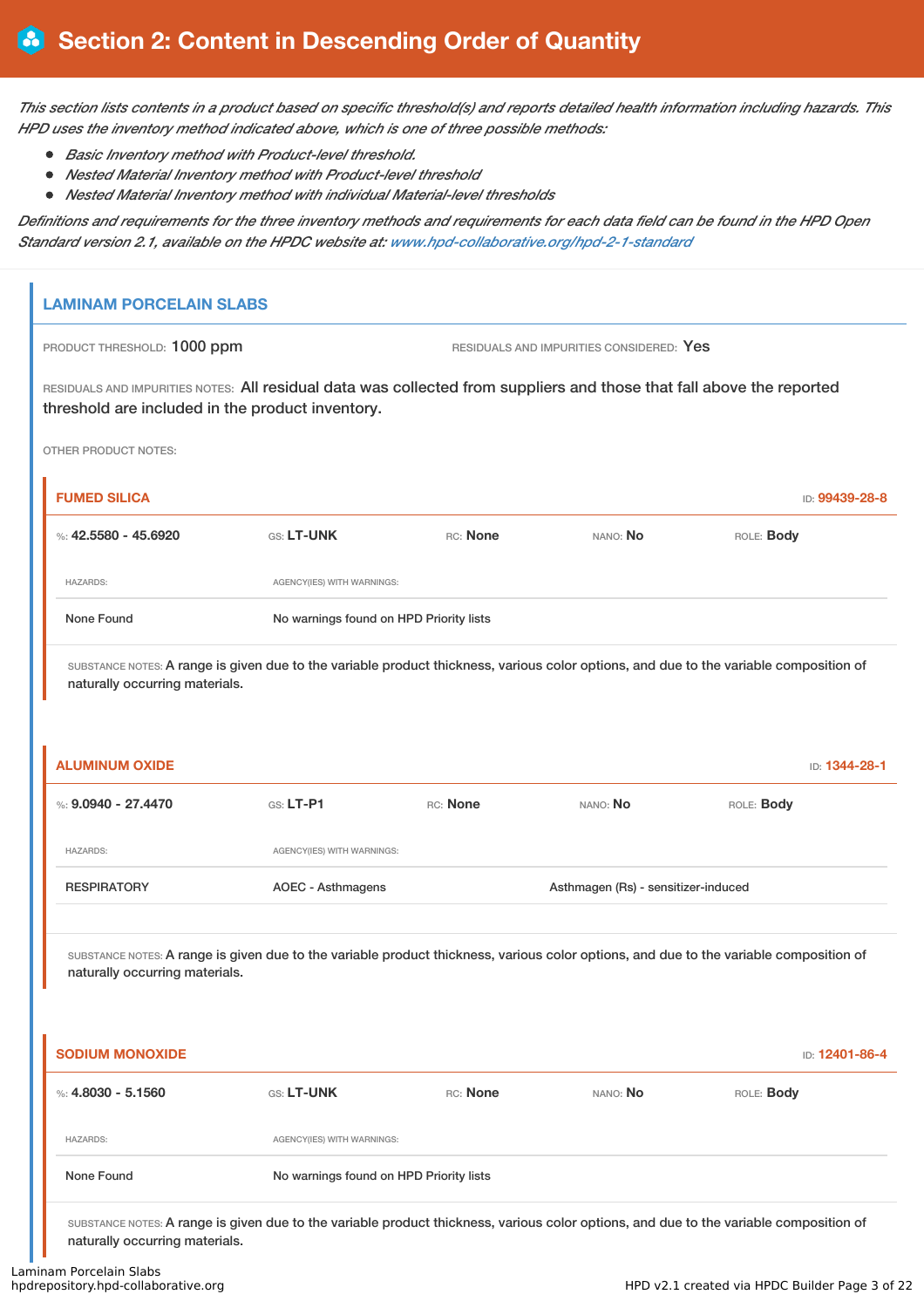|                                                                                                                                                                          |                            |                                                                                                                                        |                                      | ID: 37382-43-7                                                                                                                         |  |
|--------------------------------------------------------------------------------------------------------------------------------------------------------------------------|----------------------------|----------------------------------------------------------------------------------------------------------------------------------------|--------------------------------------|----------------------------------------------------------------------------------------------------------------------------------------|--|
| %: 1.7950 - 1.9270                                                                                                                                                       | GS: NoGS                   | RC: None                                                                                                                               | NANO: No                             | ROLE: Body                                                                                                                             |  |
| <b>HAZARDS:</b>                                                                                                                                                          | AGENCY(IES) WITH WARNINGS: |                                                                                                                                        |                                      |                                                                                                                                        |  |
| None Found                                                                                                                                                               |                            | No warnings found on HPD Priority lists                                                                                                |                                      |                                                                                                                                        |  |
| naturally occurring materials.                                                                                                                                           |                            |                                                                                                                                        |                                      | SUBSTANCE NOTES: A range is given due to the variable product thickness, various color options, and due to the variable composition of |  |
| <b>CALCIUM OXIDE</b>                                                                                                                                                     |                            |                                                                                                                                        |                                      | ID: 60873-85-0                                                                                                                         |  |
| %: $0.3740 - 0.4020$                                                                                                                                                     | GS: NoGS                   | RC: None                                                                                                                               | NANO: No                             | ROLE: Body                                                                                                                             |  |
| <b>HAZARDS:</b>                                                                                                                                                          | AGENCY(IES) WITH WARNINGS: |                                                                                                                                        |                                      |                                                                                                                                        |  |
| None Found                                                                                                                                                               |                            | No warnings found on HPD Priority lists                                                                                                |                                      |                                                                                                                                        |  |
| SUBSTANCE NOTES: A range is given due to the variable product thickness, various color options, and due to the variable composition of<br>naturally occurring materials. |                            |                                                                                                                                        |                                      |                                                                                                                                        |  |
| <b>SODIUM SILICATE</b>                                                                                                                                                   |                            |                                                                                                                                        |                                      | ID: 1344-09-8                                                                                                                          |  |
| %: $0.1140 - 0.4910$                                                                                                                                                     | $G.S. LT-P1$               | RC: None                                                                                                                               | NANO: No                             | ROLE: Body                                                                                                                             |  |
| <b>HAZARDS:</b>                                                                                                                                                          | AGENCY(IES) WITH WARNINGS: |                                                                                                                                        |                                      |                                                                                                                                        |  |
| <b>ENDOCRINE</b>                                                                                                                                                         |                            | <b>TEDX - Potential Endocrine Disruptors</b>                                                                                           | <b>Potential Endocrine Disruptor</b> |                                                                                                                                        |  |
|                                                                                                                                                                          |                            |                                                                                                                                        |                                      |                                                                                                                                        |  |
| naturally occurring materials.                                                                                                                                           |                            | SUBSTANCE NOTES: A range is given due to the variable product thickness, various color options, and due to the variable composition of |                                      |                                                                                                                                        |  |
|                                                                                                                                                                          |                            |                                                                                                                                        |                                      | ID: 9003-04-7                                                                                                                          |  |
|                                                                                                                                                                          | GS: LT-UNK                 | RC: None                                                                                                                               | NANO: No                             | ROLE: Body                                                                                                                             |  |
| <b>HAZARDS:</b>                                                                                                                                                          | AGENCY(IES) WITH WARNINGS: |                                                                                                                                        |                                      |                                                                                                                                        |  |
| POLYACRYLIC ACID, SODIUM SALT<br>%: $0.0230 - 0.1470$<br>None Found                                                                                                      |                            | No warnings found on HPD Priority lists                                                                                                |                                      |                                                                                                                                        |  |
| naturally occurring materials.                                                                                                                                           |                            |                                                                                                                                        |                                      | SUBSTANCE NOTES: A range is given due to the variable product thickness, various color options, and due to the variable composition of |  |
| SODIUM PHOSPHATE, MONOBASIC                                                                                                                                              |                            |                                                                                                                                        |                                      | ID: 7558-80-7                                                                                                                          |  |
| %: $0.0230 - 0.1470$                                                                                                                                                     | GS: LT-UNK                 | RC: None                                                                                                                               | NANO: No                             | ROLE: Body                                                                                                                             |  |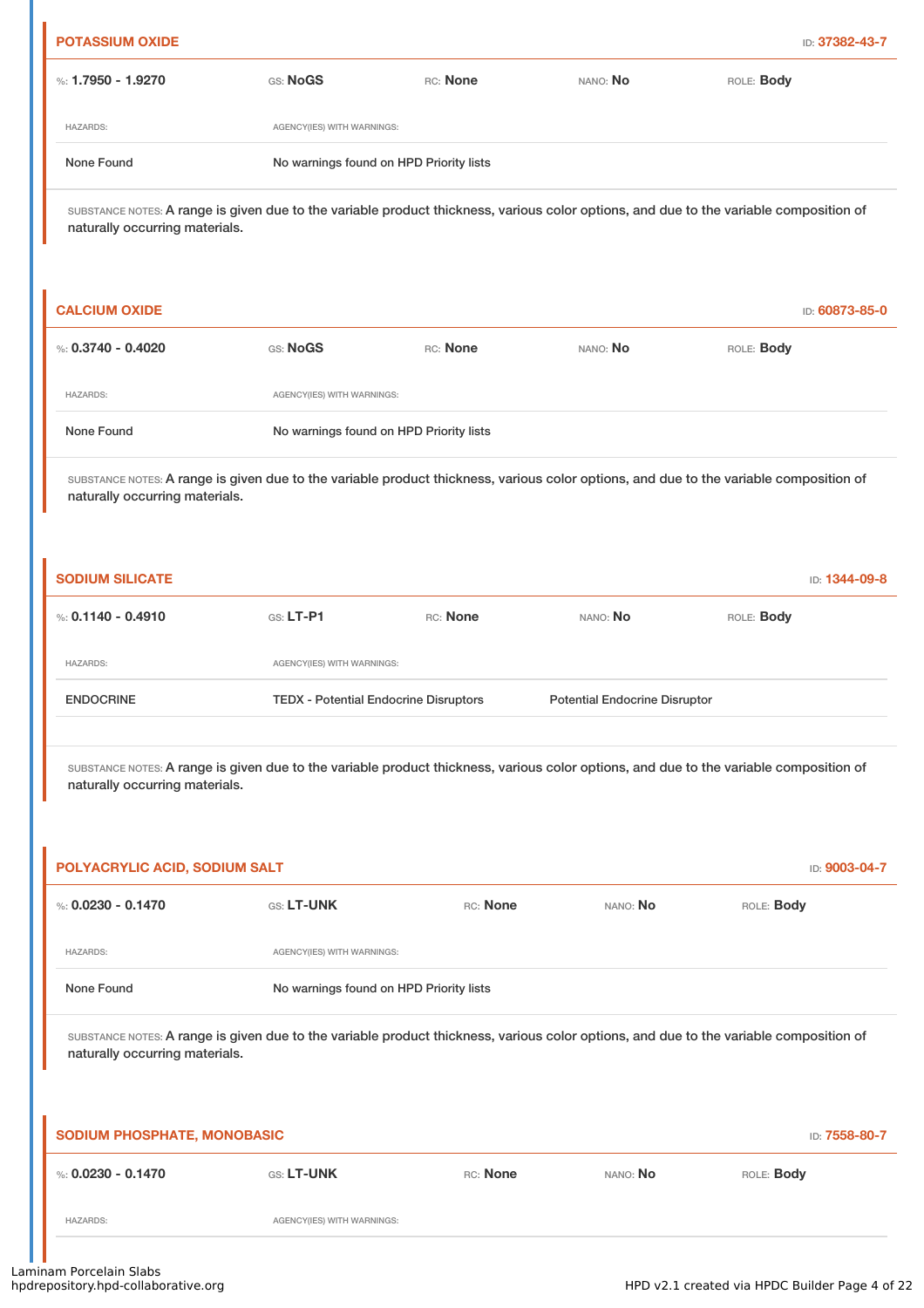| <b>SILICA, AMORPHOUS</b> |                            |          |                                        | ID: 7631-86-9     |
|--------------------------|----------------------------|----------|----------------------------------------|-------------------|
| %: 0.0000 - 20.8240      | $GS: LT-P1$                | RC: None | NANO: No                               | ROLE: <b>Body</b> |
| <b>HAZARDS:</b>          | AGENCY(IES) WITH WARNINGS: |          |                                        |                   |
| <b>CANCER</b>            | Japan - GHS                |          | Carcinogenicity - Category 1A          |                   |
| <b>CANCER</b>            | Australia - GHS            |          | H350i - May cause cancer by inhalation |                   |
|                          |                            |          |                                        |                   |

SUBSTANCE NOTES: A range is given due to the variable product thickness, various color options, and due to the variable composition of naturally occurring materials.

| <b>SILICA, FUSED</b> |                                   |          |                         | ID: 60676-86-0    |
|----------------------|-----------------------------------|----------|-------------------------|-------------------|
| %: 0.0000 - 18.5560  | $GS: LT-1$                        | RC: None | nano: <b>No</b>         | ROLE: <b>Body</b> |
| <b>HAZARDS:</b>      | AGENCY(IES) WITH WARNINGS:        |          |                         |                   |
| <b>CANCER</b>        | US CDC - Occupational Carcinogens |          | Occupational Carcinogen |                   |
|                      |                                   |          |                         |                   |

SUBSTANCE NOTES: A range is given due to the variable product thickness, various color options, and due to the variable composition of naturally occurring materials.

| <b>CHROMIUM IRON OXIDE</b> |                            |          |                                                         | ID: 12737-27-8 |
|----------------------------|----------------------------|----------|---------------------------------------------------------|----------------|
| %: 0.0000 - 10.8140        | $G.S.$ LT-P1               | RC: None | NANO: No                                                | ROLE: Body     |
| <b>HAZARDS:</b>            | AGENCY(IES) WITH WARNINGS: |          |                                                         |                |
| <b>SKIN SENSITIZE</b>      | <b>MAK</b>                 |          | Sensitizing Substance Sh - Danger of skin sensitization |                |
|                            |                            |          |                                                         |                |

SUBSTANCE NOTES: A range is given due to the variable product thickness, various color options, and due to the variable composition of naturally occurring materials.

| <b>ZIRCON (ZR(SIO4))</b> |                                         |          |          | ID: <b>14940-68-2</b> |
|--------------------------|-----------------------------------------|----------|----------|-----------------------|
| %: $0.0000 - 5.5520$     | <b>GS: LT-UNK</b>                       | RC: None | NANO: No | ROLE: Body            |
| <b>HAZARDS:</b>          | AGENCY(IES) WITH WARNINGS:              |          |          |                       |
| None Found               | No warnings found on HPD Priority lists |          |          |                       |
|                          |                                         |          |          |                       |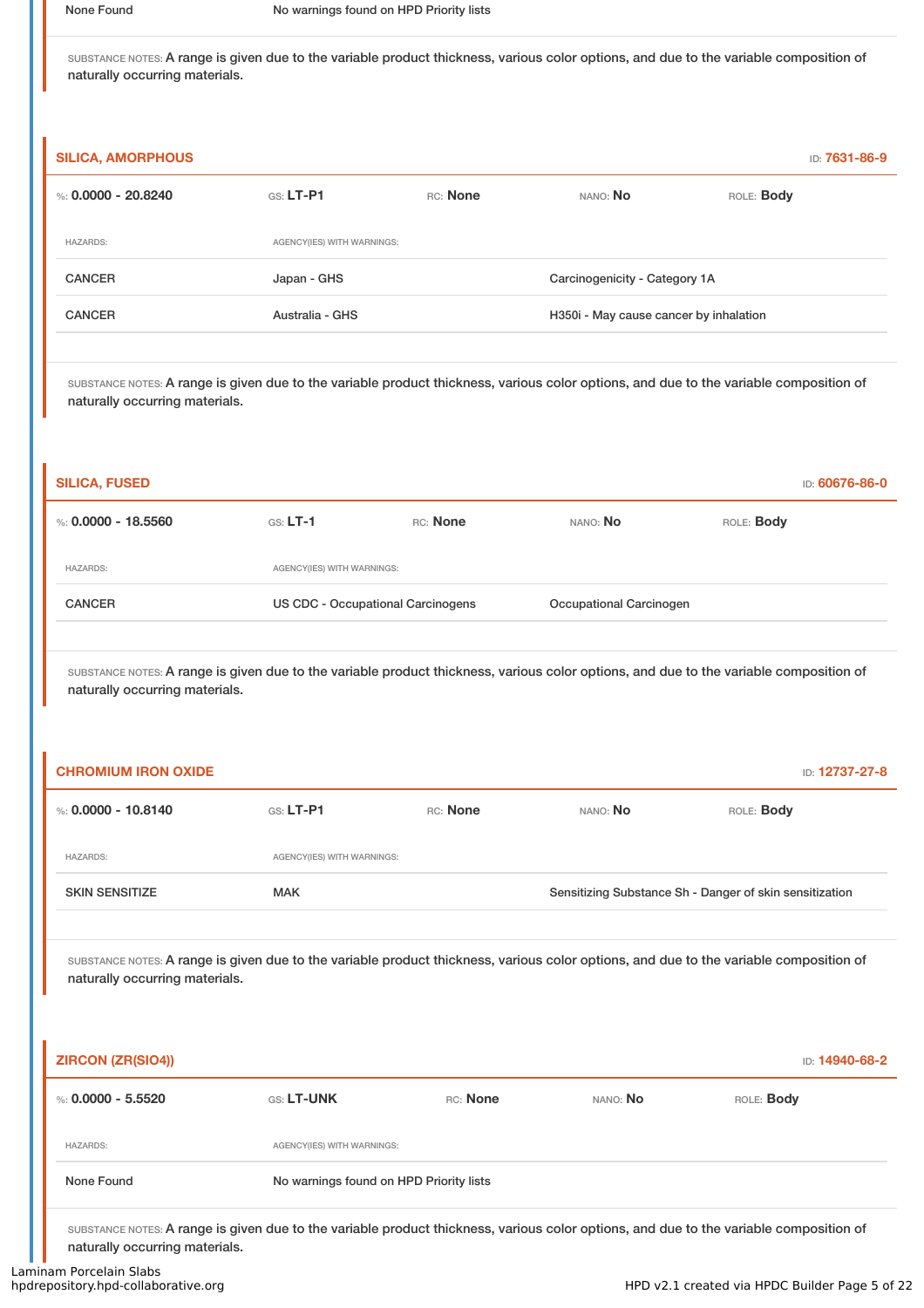### **C.I. PIGMENT BLUE 28** ID: **1345-16-0**

| %: 0.0000 - 4.8740   | $GS: LT-1$                 | RC: None | NANO: No                                                             | ROLE: <b>Body</b> |
|----------------------|----------------------------|----------|----------------------------------------------------------------------|-------------------|
| <b>HAZARDS:</b>      | AGENCY(IES) WITH WARNINGS: |          |                                                                      |                   |
| <b>RESPIRATORY</b>   | AOEC - Asthmagens          |          | Asthmagen (G) - generally accepted                                   |                   |
| <b>CANCER</b>        | <b>MAK</b>                 |          | Carcinogen Group 2 - Considered to be carcinogenic for<br>man        |                   |
| <b>RESPIRATORY</b>   | <b>MAK</b>                 |          | Sensitizing Substance Sah - Danger of airway & skin<br>sensitization |                   |
| <b>GENE MUTATION</b> | <b>MAK</b>                 |          | Germ Cell Mutagen 3a                                                 |                   |
|                      |                            |          |                                                                      |                   |

SUBSTANCE NOTES: A range is given due to the variable product thickness, various color options, and due to the variable composition of naturally occurring materials.

| <b>FRITS, CHEMICALS</b> |                                                |          |                            | ID: 65997-18-4 |
|-------------------------|------------------------------------------------|----------|----------------------------|----------------|
| %: $0.0000 - 4.5440$    | $G.S.$ LT-P1                                   | RC: None | NANO: No                   | ROLE: Body     |
| <b>HAZARDS:</b>         | AGENCY(IES) WITH WARNINGS:                     |          |                            |                |
| <b>MULTIPLE</b>         | German FEA - Substances Hazardous to<br>Waters |          | Class 2 - Hazard to Waters |                |

SUBSTANCE NOTES: A range is given due to the variable product thickness, various color options, and due to the variable composition of naturally occurring materials.

| <b>REACTION MASS OF FUMES, SILICA AND DIIRON TRIOXIDE</b> |                                         |          |          | ID: 1353091-50-5  |
|-----------------------------------------------------------|-----------------------------------------|----------|----------|-------------------|
| %: 0.0000 - 4.1730                                        | GS: NoGS                                | RC: None | NANO: No | ROLE: <b>Body</b> |
| <b>HAZARDS:</b>                                           | AGENCY(IES) WITH WARNINGS:              |          |          |                   |
| None Found                                                | No warnings found on HPD Priority lists |          |          |                   |

| <b>SPODUMENE</b>   |                            |          |                                     | ID: 1302-37-0     |
|--------------------|----------------------------|----------|-------------------------------------|-------------------|
| %: 0.0000 - 4.1180 | <b>GS: LT-UNK</b>          | RC: None | NANO: No                            | ROLE: <b>Body</b> |
| <b>HAZARDS:</b>    | AGENCY(IES) WITH WARNINGS: |          |                                     |                   |
| <b>RESPIRATORY</b> | AOEC - Asthmagens          |          | Asthmagen (Rs) - sensitizer-induced |                   |
|                    |                            |          |                                     |                   |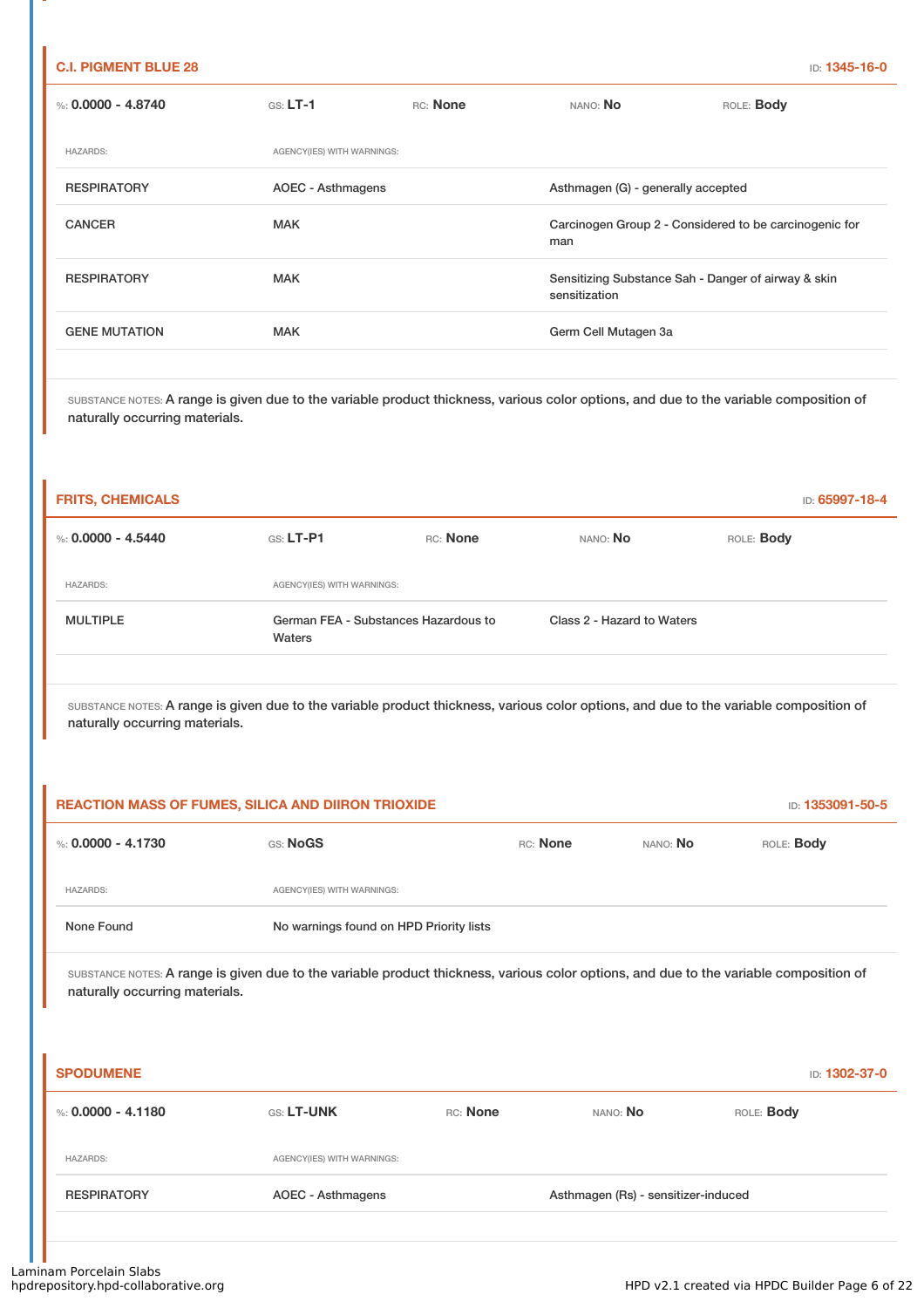| <b>FELDSPAR</b>    |                            |          |                                     | ID: 68476-25-5    |
|--------------------|----------------------------|----------|-------------------------------------|-------------------|
| %: 0.0000 - 3.0130 | <b>GS: LT-UNK</b>          | RC: None | NANO: No                            | ROLE: <b>Body</b> |
| <b>HAZARDS:</b>    | AGENCY(IES) WITH WARNINGS: |          |                                     |                   |
| <b>RESPIRATORY</b> | AOEC - Asthmagens          |          | Asthmagen (Rs) - sensitizer-induced |                   |

SUBSTANCE NOTES: A range is given due to the variable product thickness, various color options, and due to the variable composition of naturally occurring materials.

| <b>RUTILE, ANTIMONY CHROMIUM BUFF</b> |                                         |          |                 | ID: 68186-90-3    |
|---------------------------------------|-----------------------------------------|----------|-----------------|-------------------|
| %: $0.0000 - 2.9450$                  | <b>GS: LT-UNK</b>                       | RC: None | nano: <b>No</b> | ROLE: <b>Body</b> |
| <b>HAZARDS:</b>                       | AGENCY(IES) WITH WARNINGS:              |          |                 |                   |
| None Found                            | No warnings found on HPD Priority lists |          |                 |                   |

SUBSTANCE NOTES: A range is given due to the variable product thickness, various color options, and due to the variable composition of naturally occurring materials.

| <b>HEMATITE, CHROMIUM GREEN BLACK</b> |                                         |          |          | ID: 68909-79-5    |
|---------------------------------------|-----------------------------------------|----------|----------|-------------------|
| %: 0.0000 - 2.5720                    | <b>GS: LT-UNK</b>                       | RC: None | NANO: No | ROLE: <b>Body</b> |
| <b>HAZARDS:</b>                       | AGENCY(IES) WITH WARNINGS:              |          |          |                   |
| None Found                            | No warnings found on HPD Priority lists |          |          |                   |

SUBSTANCE NOTES: A range is given due to the variable product thickness, various color options, and due to the variable composition of naturally occurring materials.

| <b>CONTINUOUS FILAMENT GLASS FIBER, NON-RESPIRABLE</b> | ID: 65997-17-3                                                                                                                         |          |          |                  |  |
|--------------------------------------------------------|----------------------------------------------------------------------------------------------------------------------------------------|----------|----------|------------------|--|
| %: $0.0000 - 2.4360$                                   | <b>GS: LT-UNK</b>                                                                                                                      | RC: None | NANO: No | ROLE: Fiberglass |  |
| <b>HAZARDS:</b>                                        | AGENCY(IES) WITH WARNINGS:                                                                                                             |          |          |                  |  |
| None Found                                             | No warnings found on HPD Priority lists                                                                                                |          |          |                  |  |
| naturally occurring materials.                         | SUBSTANCE NOTES: A range is given due to the variable product thickness, various color options, and due to the variable composition of |          |          |                  |  |
| <b>NEPHELINE SYENITE</b>                               |                                                                                                                                        |          |          | ID: 37244-96-5   |  |
| %: $0.0000 - 1.7880$<br>aam Dorcolain Clabe            | GS: LT-UNK<br>RC: None                                                                                                                 |          | NANO: No | ROLE: Glaze      |  |

HPD v2.1 created via HPDC Builder Page 7 of 22

 $\overline{\phantom{a}}$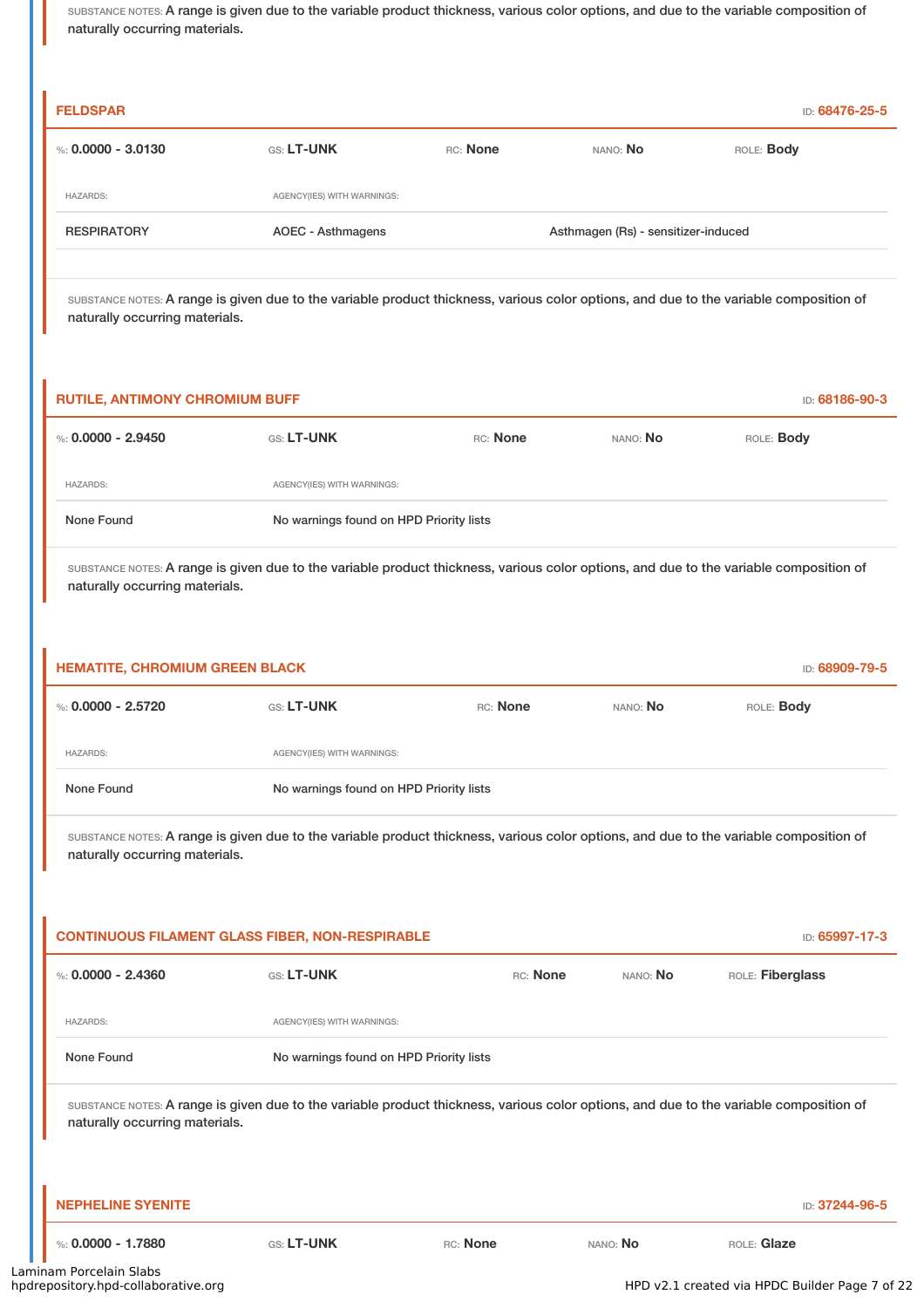None Found No warnings found on HPD Priority lists

SUBSTANCE NOTES: A range is given due to the variable product thickness, various color options, and due to the variable composition of naturally occurring materials.

| <b>LIMESTONE; CALCIUM CARBONATE</b> |                                         |          |          | <b>ID: 1317-65-3</b> |
|-------------------------------------|-----------------------------------------|----------|----------|----------------------|
| %: 0,0000 - 1.5310                  | <b>GS: LT-UNK</b>                       | RC: None | NANO: No | ROLE: Glaze          |
| <b>HAZARDS:</b>                     | AGENCY(IES) WITH WARNINGS:              |          |          |                      |
| None Found                          | No warnings found on HPD Priority lists |          |          |                      |

SUBSTANCE NOTES: A range is given due to the variable product thickness, various color options, and due to the variable composition of naturally occurring materials.

| <b>CASTOR OIL</b>  |          |                                         |          |                  | ID: 8001-79-4 |
|--------------------|----------|-----------------------------------------|----------|------------------|---------------|
| %: 0.0000 - 1.5150 | GS: NoGS | RC: None                                | NANO: No | ROLE: Fiberglass |               |
| <b>HAZARDS:</b>    |          | AGENCY(IES) WITH WARNINGS:              |          |                  |               |
| None Found         |          | No warnings found on HPD Priority lists |          |                  |               |

SUBSTANCE NOTES: A range is given due to the variable product thickness, various color options, and due to the variable composition of naturally occurring materials.

| <b>KAOLIN CLAY</b> |                            |          |                                       | ID: 1332-58-7                                          |
|--------------------|----------------------------|----------|---------------------------------------|--------------------------------------------------------|
| %: 0.0000 - 1.0980 | <b>GS: LT-UNK</b>          | RC: None | NANO: No                              | ROLE: Glaze                                            |
| <b>HAZARDS:</b>    | AGENCY(IES) WITH WARNINGS: |          |                                       |                                                        |
| <b>CANCER</b>      | <b>MAK</b>                 |          | but not sufficient for classification | Carcinogen Group 3B - Evidence of carcinogenic effects |
|                    |                            |          |                                       |                                                        |

SUBSTANCE NOTES: A range is given due to the variable product thickness, various color options, and due to the variable composition of naturally occurring materials.

|                  |          |                                                                        | ID: 14808-60-7                                           |
|------------------|----------|------------------------------------------------------------------------|----------------------------------------------------------|
| $GS: LT-1$       | RC: None | NANO: No                                                               | ROLE: <b>Body</b>                                        |
|                  |          |                                                                        |                                                          |
|                  |          | Occupational Carcinogen                                                |                                                          |
| CA EPA - Prop 65 |          |                                                                        | Carcinogen - specific to chemical form or exposure route |
| <b>IARC</b>      |          |                                                                        | Group 1 - Agent is carcinogenic to humans - inhaled from |
|                  |          | AGENCY(IES) WITH WARNINGS:<br><b>US CDC - Occupational Carcinogens</b> |                                                          |

Laminam Porcelain Slabs<br>hpdrepository.hpd-collaborative.org

HPD v2.1 created via HPDC Builder Page 8 of 22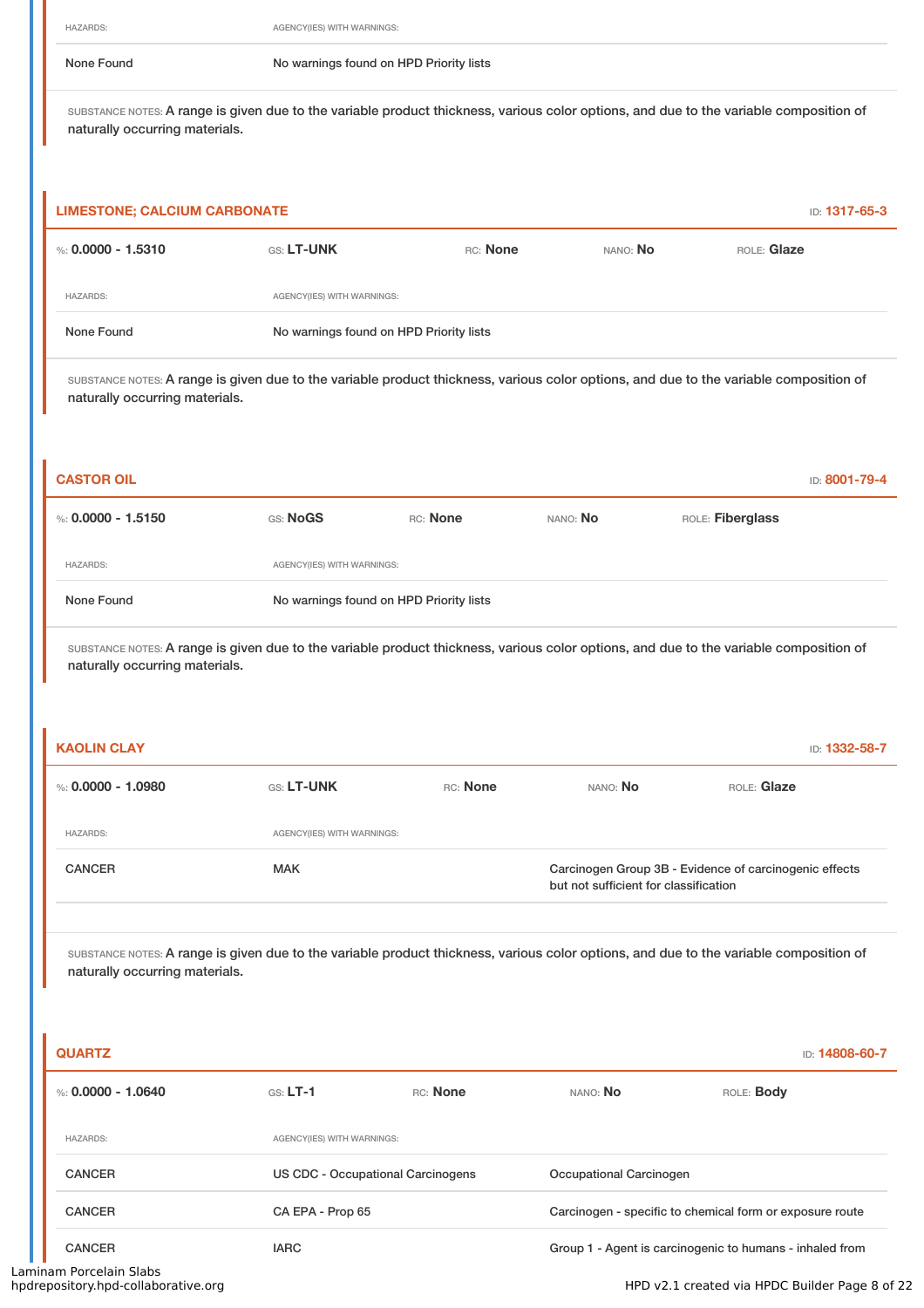|               |                                | occupational sources                                                     |
|---------------|--------------------------------|--------------------------------------------------------------------------|
| <b>CANCER</b> | US NIH - Report on Carcinogens | Known to be Human Carcinogen (respirable size -<br>occupational setting) |
| <b>CANCER</b> | <b>MAK</b>                     | Carcinogen Group 1 - Substances that cause cancer in<br>man              |
| <b>CANCER</b> | New Zealand - GHS              | 6.7A - Known or presumed human carcinogens                               |
| <b>CANCER</b> | Japan - GHS                    | Carcinogenicity - Category 1A                                            |
| <b>CANCER</b> | Australia - GHS                | H350i - May cause cancer by inhalation                                   |
|               |                                |                                                                          |

SUBSTANCE NOTES: A range is given due to the variable product thickness, various color options, and due to the variable composition of naturally occurring materials. Since this substance is not in its respirable form, if manufacturer's instructions are followed during installation, the risk level of the hazards listed above is significantly diminished.

| <b>POLYMERIC MDI (PMDI)</b> |                            |                                    |                                    | ID: 9016-87-9                                          |  |  |
|-----------------------------|----------------------------|------------------------------------|------------------------------------|--------------------------------------------------------|--|--|
| %: 0.0000 - 0.9090          | <b>GS: LT-UNK</b>          | RC: None                           | NANO: <b>No</b>                    | ROLE: Fiberglass                                       |  |  |
| <b>HAZARDS:</b>             | AGENCY(IES) WITH WARNINGS: |                                    |                                    |                                                        |  |  |
| <b>RESPIRATORY</b>          | AOEC - Asthmagens          |                                    | Asthmagen (G) - generally accepted |                                                        |  |  |
| <b>RESTRICTED LIST</b>      |                            | US EPA - PPT Chemical Action Plans |                                    | EPA Chemical of Concern - Action Plan published        |  |  |
| <b>RESPIRATORY</b>          |                            | US EPA - PPT Chemical Action Plans |                                    | Inhalation sensitizer causing asthma and lung damage   |  |  |
| <b>CANCER</b>               | <b>MAK</b>                 |                                    | risk under MAK/BAT levels          | Carcinogen Group 4 - Non-genotoxic carcinogen with low |  |  |
| <b>RESPIRATORY</b>          | <b>MAK</b>                 |                                    | sensitization                      | Sensitizing Substance Sah - Danger of airway & skin    |  |  |
|                             |                            |                                    |                                    |                                                        |  |  |

| PHOSPHORIC ACID, IRON(3+) SALT (1:1)<br>ID: 10045-86-0                                                                                                                   |                            |                                         |          |                |  |  |
|--------------------------------------------------------------------------------------------------------------------------------------------------------------------------|----------------------------|-----------------------------------------|----------|----------------|--|--|
| %: $0.0000 - 0.8970$                                                                                                                                                     | GS: LT-UNK                 | RC: None                                | NANO: No | ROLE: Glaze    |  |  |
| <b>HAZARDS:</b>                                                                                                                                                          | AGENCY(IES) WITH WARNINGS: |                                         |          |                |  |  |
| None Found                                                                                                                                                               |                            | No warnings found on HPD Priority lists |          |                |  |  |
| SUBSTANCE NOTES: A range is given due to the variable product thickness, various color options, and due to the variable composition of<br>naturally occurring materials. |                            |                                         |          |                |  |  |
| <b>DIPOTASSIUM OXIDE</b>                                                                                                                                                 |                            |                                         |          | ID: 12136-45-7 |  |  |
| %: $0.0000 - 0.8590$                                                                                                                                                     | GS: LT-UNK                 | RC: None                                | NANO: No | ROLE: Body     |  |  |
| <b>HAZARDS:</b>                                                                                                                                                          | AGENCY(IES) WITH WARNINGS: |                                         |          |                |  |  |
| nam Porcelain Slahs                                                                                                                                                      |                            |                                         |          |                |  |  |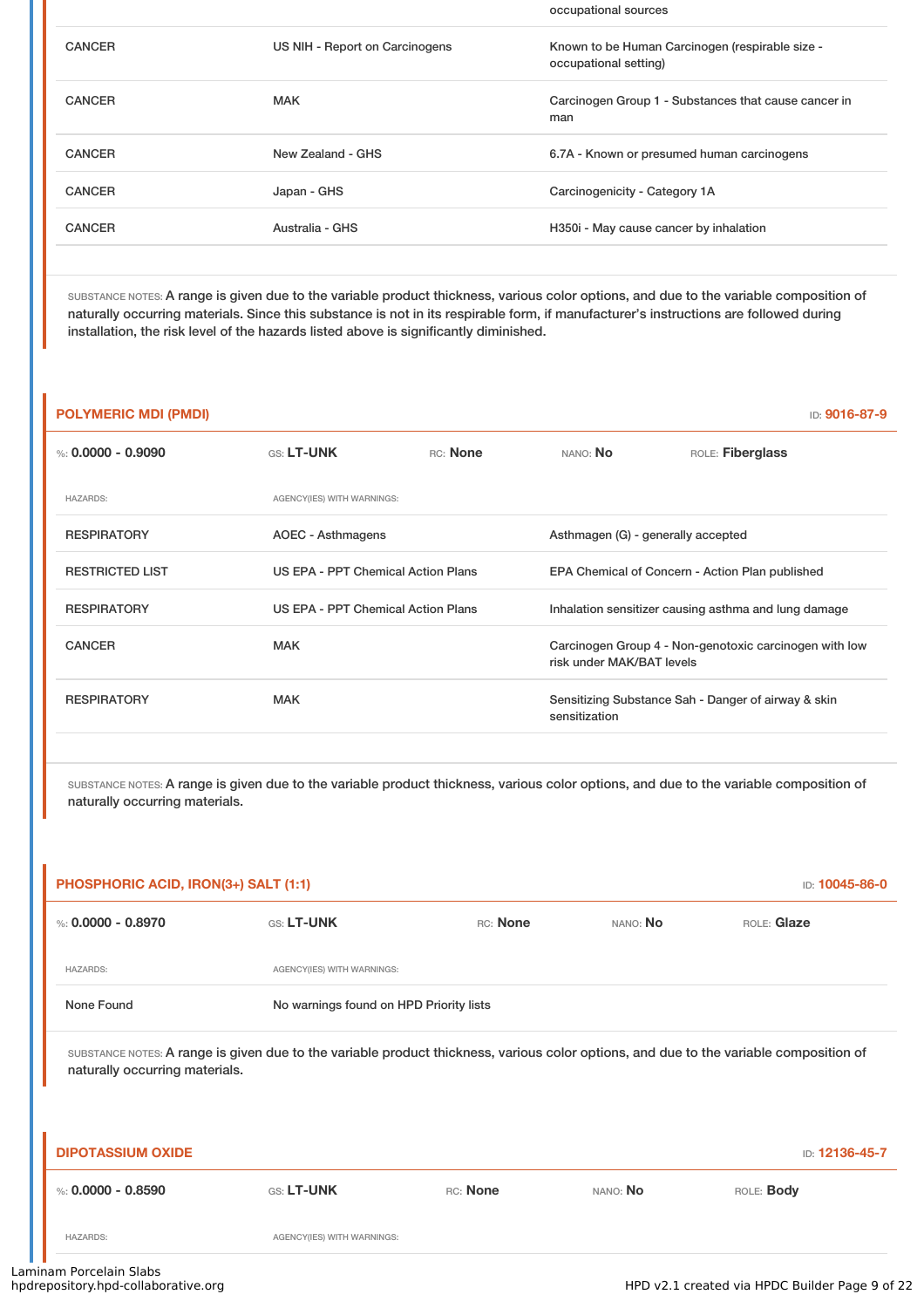| <b>WOLLASTONITE</b> |                                         |                            |          | <b>ID: 13983-17-0</b> |  |
|---------------------|-----------------------------------------|----------------------------|----------|-----------------------|--|
| %: 0.0000 - 0.7620  | <b>GS: LT-UNK</b>                       | RC: None                   | NANO: No | ROLE: Glaze           |  |
| <b>HAZARDS:</b>     |                                         | AGENCY(IES) WITH WARNINGS: |          |                       |  |
| None Found          | No warnings found on HPD Priority lists |                            |          |                       |  |

SUBSTANCE NOTES: A range is given due to the variable product thickness, various color options, and due to the variable composition of naturally occurring materials.

| <b>C.I. PIGMENT BROWN 33</b> |                                         |          |          | ID: 68186-88-9 |
|------------------------------|-----------------------------------------|----------|----------|----------------|
| %: 0.0000 - 0.7050           | <b>GS: LT-UNK</b>                       | RC: None | NANO: No | ROLE: Ink      |
| <b>HAZARDS:</b>              | AGENCY(IES) WITH WARNINGS:              |          |          |                |
| None Found                   | No warnings found on HPD Priority lists |          |          |                |

SUBSTANCE NOTES: A range is given due to the variable product thickness, various color options, and due to the variable composition of naturally occurring materials.

| <b>TITANIUM DIOXIDE</b> |                            |                                              |                                                                                                         | ID: 13463-67-7                                         |  |
|-------------------------|----------------------------|----------------------------------------------|---------------------------------------------------------------------------------------------------------|--------------------------------------------------------|--|
| %: $0.0000 - 0.5840$    | $GS: LT-1$                 | RC: None                                     | NANO: No                                                                                                | ROLE: <b>Body</b>                                      |  |
| <b>HAZARDS:</b>         | AGENCY(IES) WITH WARNINGS: |                                              |                                                                                                         |                                                        |  |
| <b>CANCER</b>           |                            | US CDC - Occupational Carcinogens            |                                                                                                         | Occupational Carcinogen                                |  |
| <b>CANCER</b>           | CA EPA - Prop 65           |                                              | Carcinogen - specific to chemical form or exposure route                                                |                                                        |  |
| <b>CANCER</b>           | <b>IARC</b>                |                                              | Group 2B - Possibly carcinogenic to humans - inhaled from<br>occupational sources                       |                                                        |  |
| <b>ENDOCRINE</b>        |                            | <b>TEDX - Potential Endocrine Disruptors</b> |                                                                                                         | <b>Potential Endocrine Disruptor</b>                   |  |
| <b>CANCER</b>           | <b>MAK</b>                 |                                              | Carcinogen Group 3A - Evidence of carcinogenic effects<br>but not sufficient to establish MAK/BAT value |                                                        |  |
| <b>CANCER</b>           | <b>MAK</b>                 |                                              | risk under MAK/BAT levels                                                                               | Carcinogen Group 4 - Non-genotoxic carcinogen with low |  |
|                         |                            |                                              |                                                                                                         |                                                        |  |

SUBSTANCE NOTES: A range is given due to the variable product thickness, various color options, and due to the variable composition of naturally occurring materials. Since this substance is not in its respirable form, if manufacturer's instructions are followed during installation, the risk level of the hazards listed above is significantly diminished.

**FERRIC OXIDE** ID: **1309-37-1**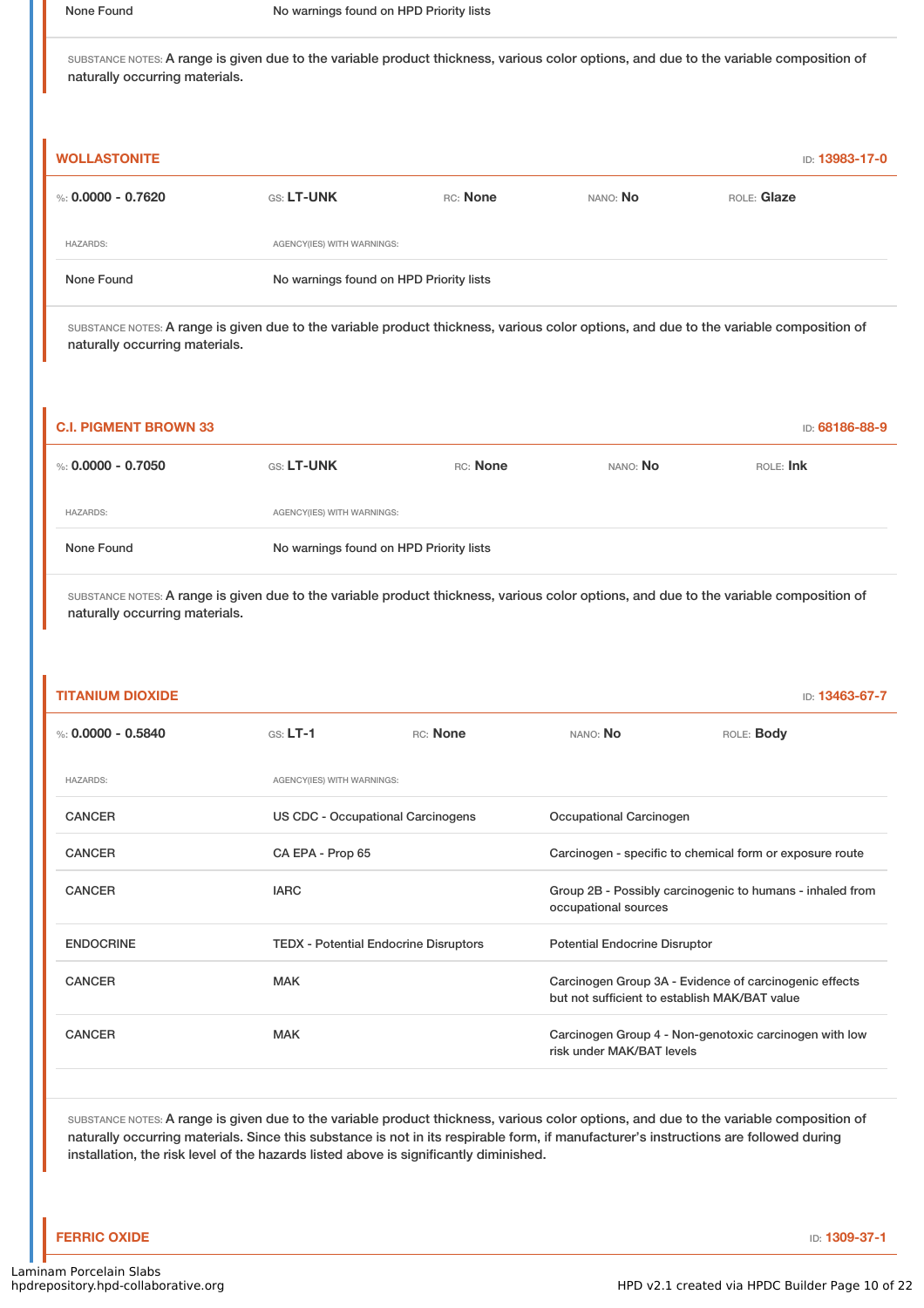| %: 0.0000 - 0.5480 | $GS:$ BM-2                 | RC: None | NANO: No                                                                                        | ROLE: <b>Body</b> |
|--------------------|----------------------------|----------|-------------------------------------------------------------------------------------------------|-------------------|
|                    |                            |          |                                                                                                 |                   |
| <b>HAZARDS:</b>    | AGENCY(IES) WITH WARNINGS: |          |                                                                                                 |                   |
| <b>CANCER</b>      | <b>MAK</b>                 |          | Carcinogen Group 3B - Evidence of carcinogenic effects<br>but not sufficient for classification |                   |

SUBSTANCE NOTES: A range is given due to the variable product thickness, various color options, and due to the variable composition of naturally occurring materials. The expired unvalidated GreenScreen assessment was performed by SciVera in 2012 and revised in 2013: https://www.pharosproject.net/uploads/files/gs/1405438632.pdf

| <b>SILICA, CHRISTOBALITE</b> |                                   |          |                                                                          | ID: 14464-46-1                                           |
|------------------------------|-----------------------------------|----------|--------------------------------------------------------------------------|----------------------------------------------------------|
| %: $0.0000 - 0.5400$         | $GS: LT-1$                        | RC: None | NANO: No                                                                 | ROLE: <b>Body</b>                                        |
| <b>HAZARDS:</b>              | AGENCY(IES) WITH WARNINGS:        |          |                                                                          |                                                          |
| <b>CANCER</b>                | US CDC - Occupational Carcinogens |          | Occupational Carcinogen                                                  |                                                          |
| <b>CANCER</b>                | CA EPA - Prop 65                  |          |                                                                          | Carcinogen - specific to chemical form or exposure route |
| <b>CANCER</b>                | <b>IARC</b>                       |          | occupational sources                                                     | Group 1 - Agent is carcinogenic to humans - inhaled from |
| <b>CANCER</b>                | US NIH - Report on Carcinogens    |          | Known to be Human Carcinogen (respirable size -<br>occupational setting) |                                                          |
| <b>CANCER</b>                | <b>MAK</b>                        |          | man                                                                      | Carcinogen Group 1 - Substances that cause cancer in     |
| <b>CANCER</b>                | New Zealand - GHS                 |          | 6.7A - Known or presumed human carcinogens                               |                                                          |
| <b>CANCER</b>                | Japan - GHS                       |          | Carcinogenicity - Category 1A                                            |                                                          |
| <b>CANCER</b>                | Australia - GHS                   |          | H350i - May cause cancer by inhalation                                   |                                                          |

SUBSTANCE NOTES: A range is given due to the variable product thickness, various color options, and due to the variable composition of naturally occurring materials. Since this substance is not in its respirable form, if manufacturer's instructions are followed during installation, the risk level of the hazards listed above is significantly diminished.

| <b>ALUMINIUM METAPHOSPHATE</b><br>ID: 13776-88-0                                                                                                                         |                                         |          |          |             |                |
|--------------------------------------------------------------------------------------------------------------------------------------------------------------------------|-----------------------------------------|----------|----------|-------------|----------------|
| %: $0.0000 - 0.5130$                                                                                                                                                     | GS: NoGS                                | RC: None | NANO: No | ROLE: Glaze |                |
| <b>HAZARDS:</b>                                                                                                                                                          | AGENCY(IES) WITH WARNINGS:              |          |          |             |                |
| None Found                                                                                                                                                               | No warnings found on HPD Priority lists |          |          |             |                |
| SUBSTANCE NOTES: A range is given due to the variable product thickness, various color options, and due to the variable composition of<br>naturally occurring materials. |                                         |          |          |             |                |
| <b>DECANOIC ACID, MIXED DIESTERS WITH OCTANOIC ACID AND PROPYLENE</b><br><b>GLYCOL</b>                                                                                   |                                         |          |          |             | ID: 68583-51-7 |
| %: $0.0000 - 0.5130$                                                                                                                                                     | GS: LT-UNK                              |          | RC: None | NANO: No    | ROLE: Ink      |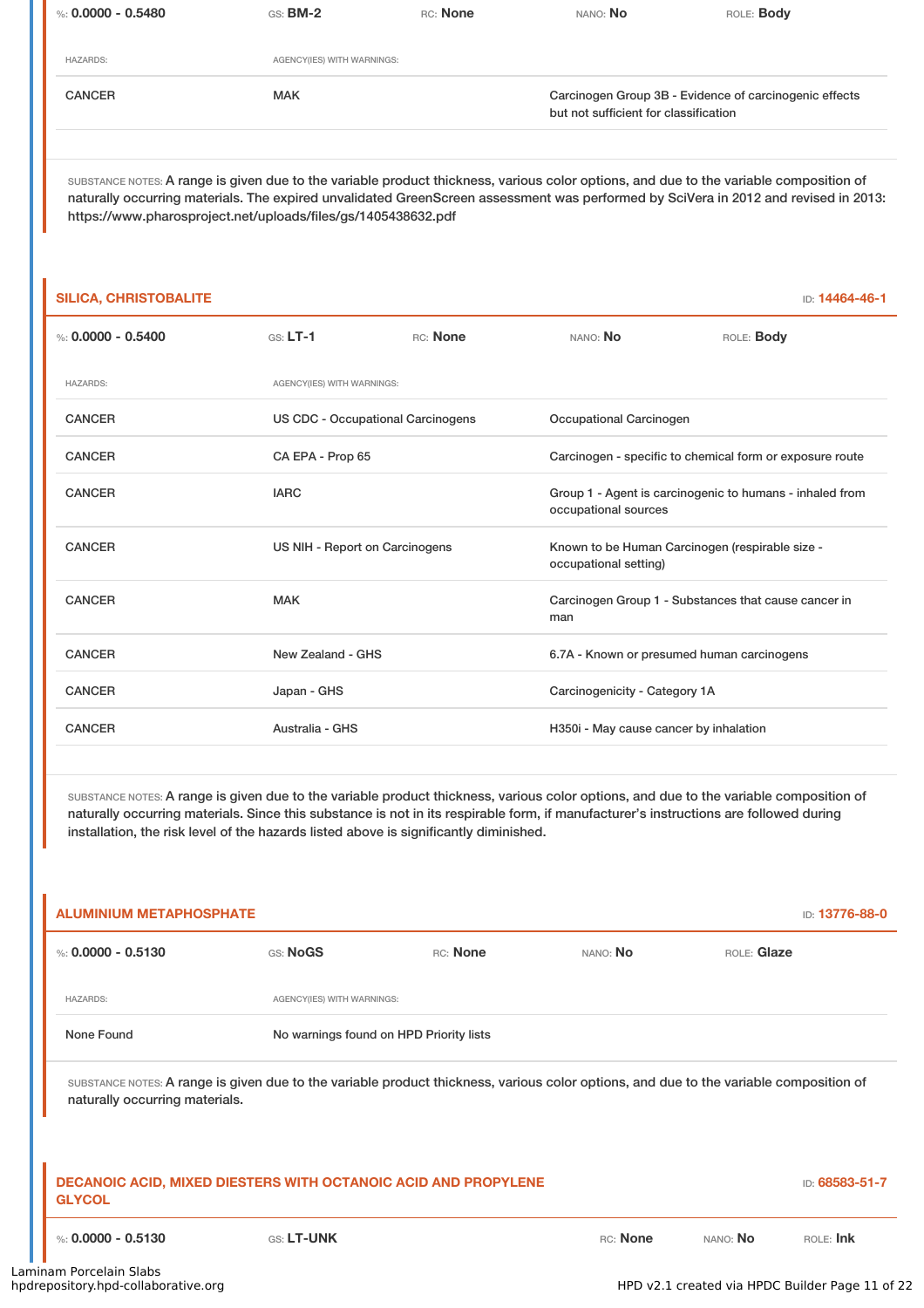HAZARDS: AGENCY(IES) WITH WARNINGS:

None Found Nowarnings found on HPD Priority lists

SUBSTANCE NOTES: A range is given due to the variable product thickness, various color options, and due to the variable composition of naturally occurring materials.

| 2,2'-ETHYLENEDIOXYDIETHYL BIS(2-ETHYLHEXANOATE) |                                         |          |          | ID: 94-28-0 |
|-------------------------------------------------|-----------------------------------------|----------|----------|-------------|
| %: 0,0000 - 0,5130                              | <b>GS: LT-UNK</b>                       | RC: None | NANO: No | ROLE: Ink   |
| <b>HAZARDS:</b>                                 | AGENCY(IES) WITH WARNINGS:              |          |          |             |
| None Found                                      | No warnings found on HPD Priority lists |          |          |             |

SUBSTANCE NOTES: A range is given due to the variable product thickness, various color options, and due to the variable composition of naturally occurring materials.

| ZINC, 2-ETHYLHEXANOATE ISOOCTANOATE COMPLEXES, BASIC |                                         |          |          | ID: 85204-04-2 |
|------------------------------------------------------|-----------------------------------------|----------|----------|----------------|
| %: 0.0000 - 0.5130                                   | <b>GS: LT-UNK</b>                       | RC: None | NANO: No | ROLE: Ink      |
| <b>HAZARDS:</b>                                      | AGENCY(IES) WITH WARNINGS:              |          |          |                |
| None Found                                           | No warnings found on HPD Priority lists |          |          |                |

SUBSTANCE NOTES: A range is given due to the variable product thickness, various color options, and due to the variable composition of naturally occurring materials.

| <b>IRON OXIDE</b>  |                            |          |                                       | ID: 1317-61-9                                          |
|--------------------|----------------------------|----------|---------------------------------------|--------------------------------------------------------|
| %: 0.0000 - 0.4870 | <b>GS: LT-UNK</b>          | RC: None | NANO: No                              | ROLE: Glaze                                            |
| <b>HAZARDS:</b>    | AGENCY(IES) WITH WARNINGS: |          |                                       |                                                        |
| <b>CANCER</b>      | <b>MAK</b>                 |          | but not sufficient for classification | Carcinogen Group 3B - Evidence of carcinogenic effects |
|                    |                            |          |                                       |                                                        |

SUBSTANCE NOTES: A range is given due to the variable product thickness, various color options, and due to the variable composition of naturally occurring materials.

| <b>OLIVINE, COBALT SILICATE BLUE</b> |                            |                                         |          | ID: 68187-40-6 |
|--------------------------------------|----------------------------|-----------------------------------------|----------|----------------|
| %: $0.0000 - 0.4740$                 | <b>GS: LT-UNK</b>          | RC: None                                | NANO: No | ROLE: Ink      |
| <b>HAZARDS:</b>                      | AGENCY(IES) WITH WARNINGS: |                                         |          |                |
| None Found                           |                            | No warnings found on HPD Priority lists |          |                |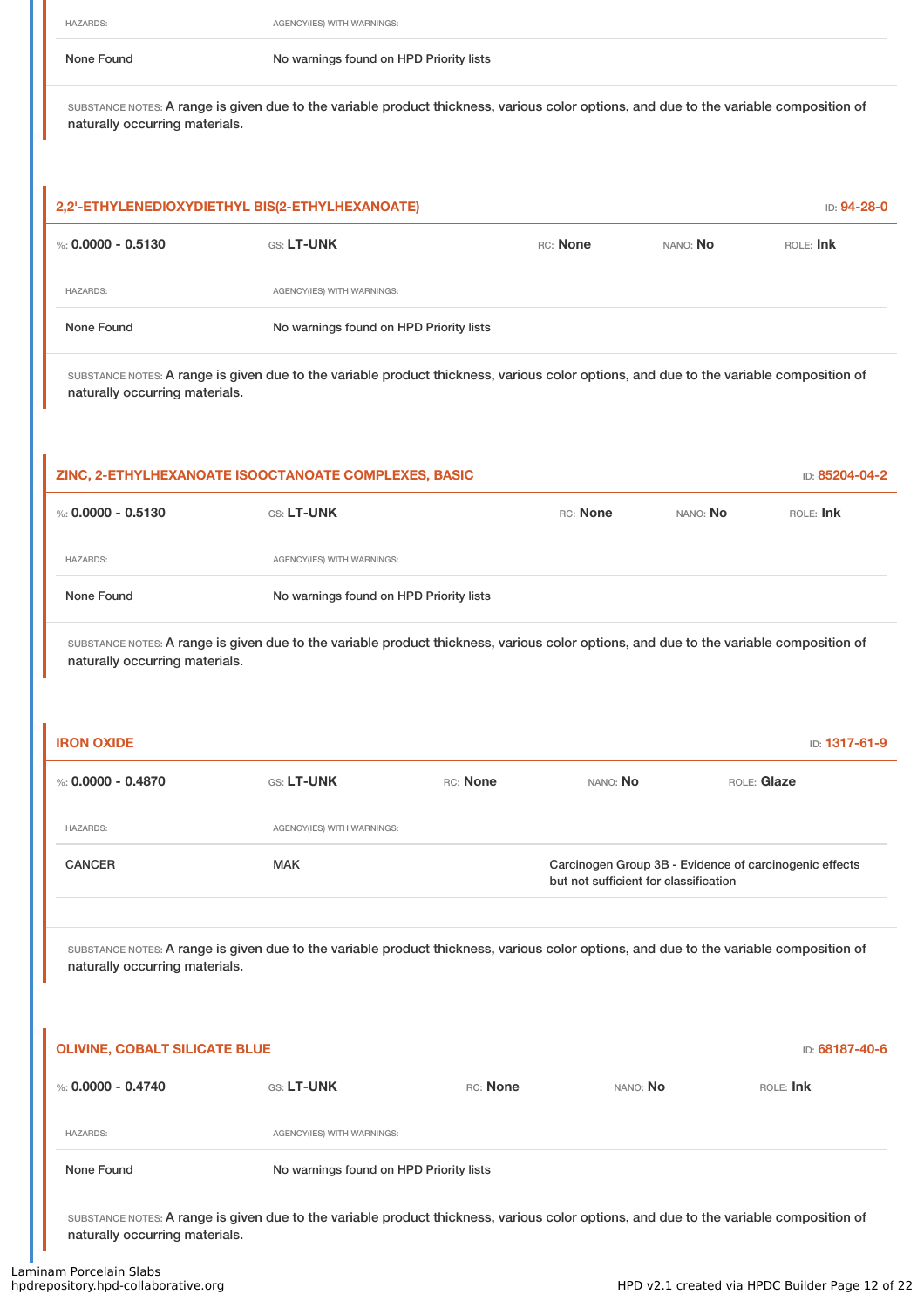| <b>STRONTIUM CARBONATE</b> |                                         |          |          | ID: 1633-05-2 |
|----------------------------|-----------------------------------------|----------|----------|---------------|
| %: $0.0000 - 0.4620$       | <b>GS: LT-UNK</b>                       | RC: None | NANO: No | ROLE: Glaze   |
| <b>HAZARDS:</b>            | AGENCY(IES) WITH WARNINGS:              |          |          |               |
| None Found                 | No warnings found on HPD Priority lists |          |          |               |
|                            |                                         |          |          |               |

# **DISTILLATES (PETROLEUM), HYDROTREATED MIDDLE** ID: **64742-46-7** %: **0.0000 - 0.3700** GS: **LT-1** RC: **None** NANO: **No** ROLE: **Ink** HAZARDS: AGENCY(IES) WITH WARNINGS: CANCER EU - GHS (H-Statements) H350 - May cause cancer CANCER EU - REACH Annex XVII CMRs Carcinogen Category 2 - Substances which should be regarded as if they are Carcinogenic to man MULTIPLE ChemSec - SIN List CMR - Carcinogen, Mutagen &/or Reproductive Toxicant MULTIPLE German FEA - Substances Hazardous to Waters Class 2 - Hazard to Waters CANCER EU - Annex VI CMRs Carcinogen Category 1B - Presumed Carcinogen based on animal evidence CANCER **Australia - GHS** Australia - GHS H350 - May cause cancer

SUBSTANCE NOTES: A range is given due to the variable product thickness, various color options, and due to the variable composition of naturally occurring materials.

| <b>MULLITE (AL6O5(SIO4)2)</b> |                                         |          |          | ID: 1302-93-8     |
|-------------------------------|-----------------------------------------|----------|----------|-------------------|
| %: 0.0000 - 0.3440            | <b>GS: LT-UNK</b>                       | RC: None | NANO: No | ROLE: <b>Body</b> |
| <b>HAZARDS:</b>               | AGENCY(IES) WITH WARNINGS:              |          |          |                   |
| None Found                    | No warnings found on HPD Priority lists |          |          |                   |

| <b>C.I. PIGMENT YELLOW 159</b> |                            |                                         |          | ID: 68187-15-5 |
|--------------------------------|----------------------------|-----------------------------------------|----------|----------------|
| %: 0.0000 - 0.3200             | <b>GS: LT-UNK</b>          | RC: None                                | NANO: No | ROLE: Ink      |
| <b>HAZARDS:</b>                | AGENCY(IES) WITH WARNINGS: |                                         |          |                |
| None Found                     |                            | No warnings found on HPD Priority lists |          |                |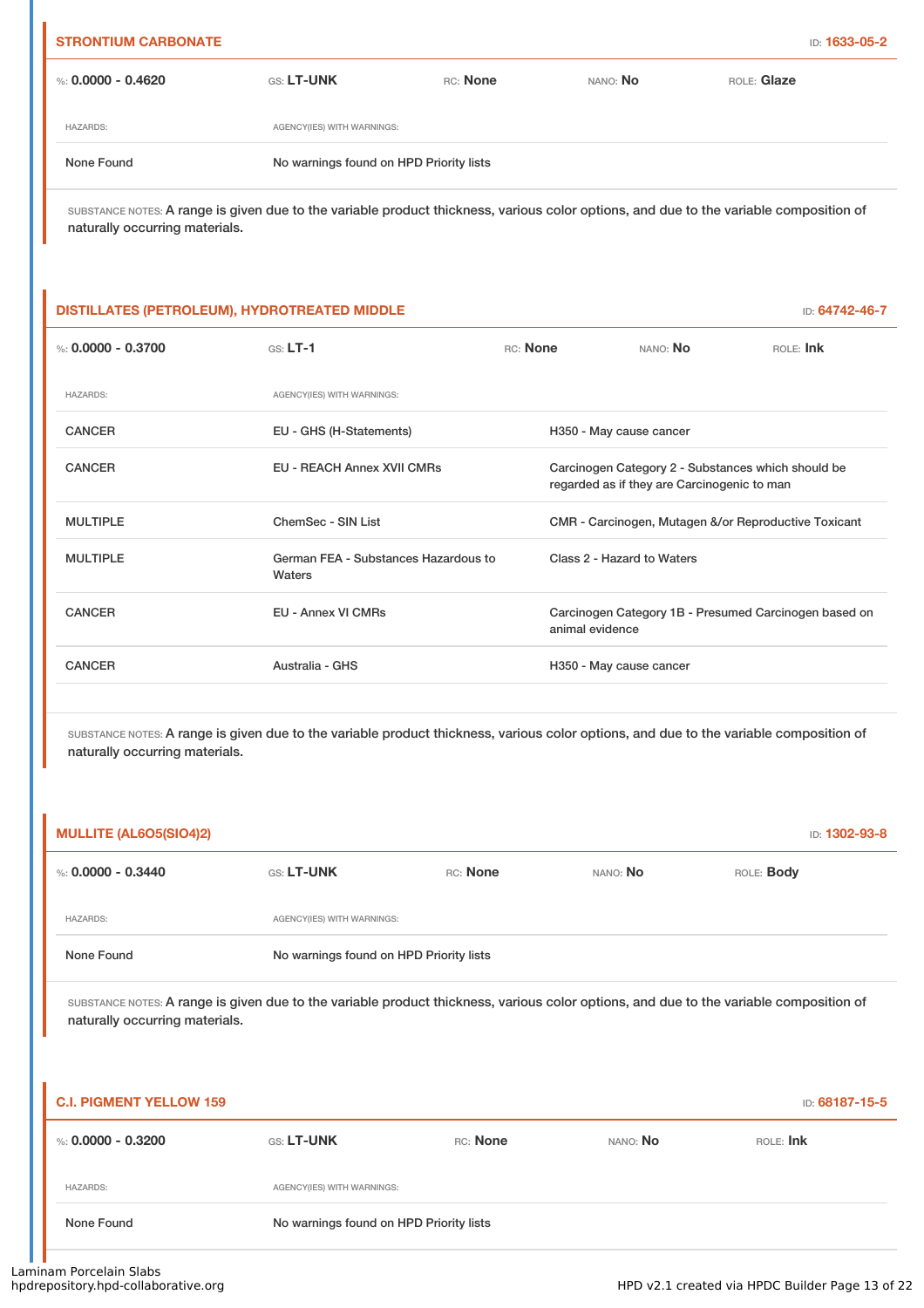| <b>DOLOMITE</b>                                                                                                                                                          |                                         |          |                                     |             | ID: 16389-88-1 |
|--------------------------------------------------------------------------------------------------------------------------------------------------------------------------|-----------------------------------------|----------|-------------------------------------|-------------|----------------|
| %: $0.0000 - 0.2820$                                                                                                                                                     | GS: NoGS                                | RC: None | NANO: No                            | ROLE: Glaze |                |
| <b>HAZARDS:</b>                                                                                                                                                          | AGENCY(IES) WITH WARNINGS:              |          |                                     |             |                |
| None Found                                                                                                                                                               | No warnings found on HPD Priority lists |          |                                     |             |                |
| SUBSTANCE NOTES: A range is given due to the variable product thickness, various color options, and due to the variable composition of<br>naturally occurring materials. |                                         |          |                                     |             |                |
|                                                                                                                                                                          |                                         |          |                                     |             |                |
| <b>ALUMINA TRIHYDRATE</b>                                                                                                                                                |                                         |          |                                     |             | ID: 21645-51-2 |
| %: $0.0000 - 0.2560$                                                                                                                                                     | GS: BM-2                                | RC: None | NANO: No                            | ROLE: Glaze |                |
| <b>HAZARDS:</b>                                                                                                                                                          | AGENCY(IES) WITH WARNINGS:              |          |                                     |             |                |
| <b>RESPIRATORY</b>                                                                                                                                                       | <b>AOEC - Asthmagens</b>                |          | Asthmagen (Rs) - sensitizer-induced |             |                |

| DISTILLATES (PETROLEUM), HYDROTREATED (MILD) HEAVY NAPHTHENIC (9CI),<br>ID: 64742-52-5<br><b>CONTAINING LESS THAN 3% DMSO AS MEASURED BY IP 346</b>                                              |                                         |          |                                                                       |           |                |
|--------------------------------------------------------------------------------------------------------------------------------------------------------------------------------------------------|-----------------------------------------|----------|-----------------------------------------------------------------------|-----------|----------------|
| %: $0.0000 - 0.2560$                                                                                                                                                                             | $GS: LT-P1$                             |          | RC: None                                                              | NANO: No  | ROLE: Ink      |
| <b>HAZARDS:</b>                                                                                                                                                                                  | AGENCY(IES) WITH WARNINGS:              |          |                                                                       |           |                |
| PBT                                                                                                                                                                                              | <b>EC - CEPA DSL</b>                    |          | Persistent, Bioaccumulative and inherently Toxic (PBiTH) to<br>humans |           |                |
| SUBSTANCE NOTES: A range is given due to the variable product thickness, various color options, and due to the variable composition of<br>naturally occurring materials.<br><b>METHYL SOYATE</b> |                                         |          |                                                                       |           | ID: 67762-38-3 |
| %: $0.0000 - 0.2560$                                                                                                                                                                             | <b>GS: LT-UNK</b>                       | RC: None | NANO: No                                                              | ROLE: Ink |                |
| <b>HAZARDS:</b>                                                                                                                                                                                  | AGENCY(IES) WITH WARNINGS:              |          |                                                                       |           |                |
| None Found                                                                                                                                                                                       | No warnings found on HPD Priority lists |          |                                                                       |           |                |
| SUBSTANCE NOTES: A range is given due to the variable product thickness, various color options, and due to the variable composition of<br>naturally occurring materials.                         |                                         |          |                                                                       |           |                |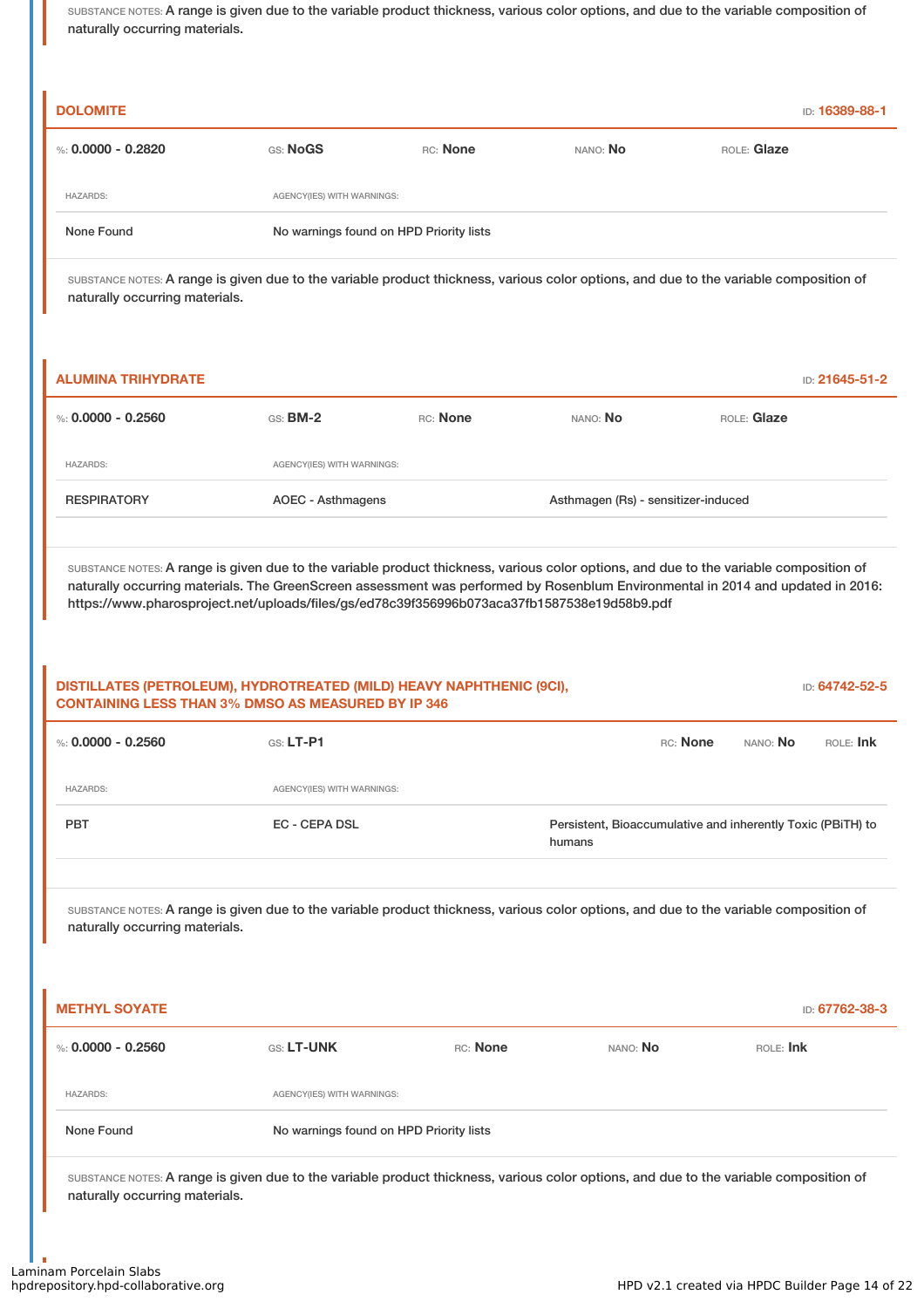| HYDROCARBONS, C16-C20, N-ALKANES, ISOALKANES, CYCLICS, < 2%<br><b>AROMATICS</b>                                                                                                                                                                                                                                                                      |                                                |          |                                                                                     |             | ID: 1174522-19-0 |  |
|------------------------------------------------------------------------------------------------------------------------------------------------------------------------------------------------------------------------------------------------------------------------------------------------------------------------------------------------------|------------------------------------------------|----------|-------------------------------------------------------------------------------------|-------------|------------------|--|
| %: $0.0000 - 0.2560$                                                                                                                                                                                                                                                                                                                                 | GS: NoGS                                       |          | RC: None                                                                            | NANO: No    | ROLE: Ink        |  |
| <b>HAZARDS:</b>                                                                                                                                                                                                                                                                                                                                      | AGENCY(IES) WITH WARNINGS:                     |          |                                                                                     |             |                  |  |
| None Found                                                                                                                                                                                                                                                                                                                                           | No warnings found on HPD Priority lists        |          |                                                                                     |             |                  |  |
| SUBSTANCE NOTES: A range is given due to the variable product thickness, various color options, and due to the variable composition of<br>naturally occurring materials.                                                                                                                                                                             |                                                |          |                                                                                     |             |                  |  |
| <b>NEODECANOIC ACID, RUTHENIUM SALT</b>                                                                                                                                                                                                                                                                                                              |                                                |          |                                                                                     |             | ID: 93894-43-0   |  |
| %: $0.0000 - 0.2560$                                                                                                                                                                                                                                                                                                                                 | GS: NoGS                                       | RC: None | NANO: No                                                                            |             | ROLE: Ink        |  |
| <b>HAZARDS:</b>                                                                                                                                                                                                                                                                                                                                      | AGENCY(IES) WITH WARNINGS:                     |          |                                                                                     |             |                  |  |
| None Found                                                                                                                                                                                                                                                                                                                                           | No warnings found on HPD Priority lists        |          |                                                                                     |             |                  |  |
| SUBSTANCE NOTES: A range is given due to the variable product thickness, various color options, and due to the variable composition of<br>naturally occurring materials.                                                                                                                                                                             |                                                |          |                                                                                     |             |                  |  |
| <b>ZINC OXIDE</b>                                                                                                                                                                                                                                                                                                                                    |                                                |          |                                                                                     |             | ID: 1314-13-2    |  |
| %: $0.0000 - 0.2360$                                                                                                                                                                                                                                                                                                                                 | $GS:$ BM-1                                     | RC: None | NANO: No                                                                            | ROLE: Glaze |                  |  |
| <b>HAZARDS:</b>                                                                                                                                                                                                                                                                                                                                      | AGENCY(IES) WITH WARNINGS:                     |          |                                                                                     |             |                  |  |
| <b>RESPIRATORY</b>                                                                                                                                                                                                                                                                                                                                   | AOEC - Asthmagens                              |          | Asthmagen (Rs) - sensitizer-induced                                                 |             |                  |  |
| <b>ACUTE AQUATIC</b>                                                                                                                                                                                                                                                                                                                                 | EU - GHS (H-Statements)                        |          | H400 - Very toxic to aquatic life                                                   |             |                  |  |
| <b>CHRON AQUATIC</b>                                                                                                                                                                                                                                                                                                                                 | EU - GHS (H-Statements)                        |          | H410 - Very toxic to aquatic life with long lasting effects                         |             |                  |  |
| <b>MULTIPLE</b>                                                                                                                                                                                                                                                                                                                                      | German FEA - Substances Hazardous to<br>Waters |          | Class 2 - Hazard to Waters                                                          |             |                  |  |
| SUBSTANCE NOTES: A range is given due to the variable product thickness, various color options, and due to the variable composition of<br>naturally occurring materials. The expired GreenScreen assessment was performed by ToxServices LLC in 2014:<br>https://www.pharosproject.net/uploads/files/gs/c93f13c5702ed499d3f738803ddfe75c34d57ff3.pdf |                                                |          |                                                                                     |             |                  |  |
| <b>MAGNESIUM OXIDE</b>                                                                                                                                                                                                                                                                                                                               |                                                |          |                                                                                     |             | ID: 1309-48-4    |  |
| %: $0.0000 - 0.2230$                                                                                                                                                                                                                                                                                                                                 | GS: LT-UNK                                     | RC: None | NANO: No                                                                            |             | ROLE: Body       |  |
| <b>HAZARDS:</b>                                                                                                                                                                                                                                                                                                                                      | AGENCY(IES) WITH WARNINGS:                     |          |                                                                                     |             |                  |  |
| <b>CANCER</b>                                                                                                                                                                                                                                                                                                                                        | <b>MAK</b>                                     |          | Carcinogen Group 4 - Non-genotoxic carcinogen with low<br>risk under MAK/BAT levels |             |                  |  |
| SUBSTANCE NOTES: A range is given due to the variable product thickness, various color options, and due to the variable composition of<br>naturally occurring materials.                                                                                                                                                                             |                                                |          |                                                                                     |             |                  |  |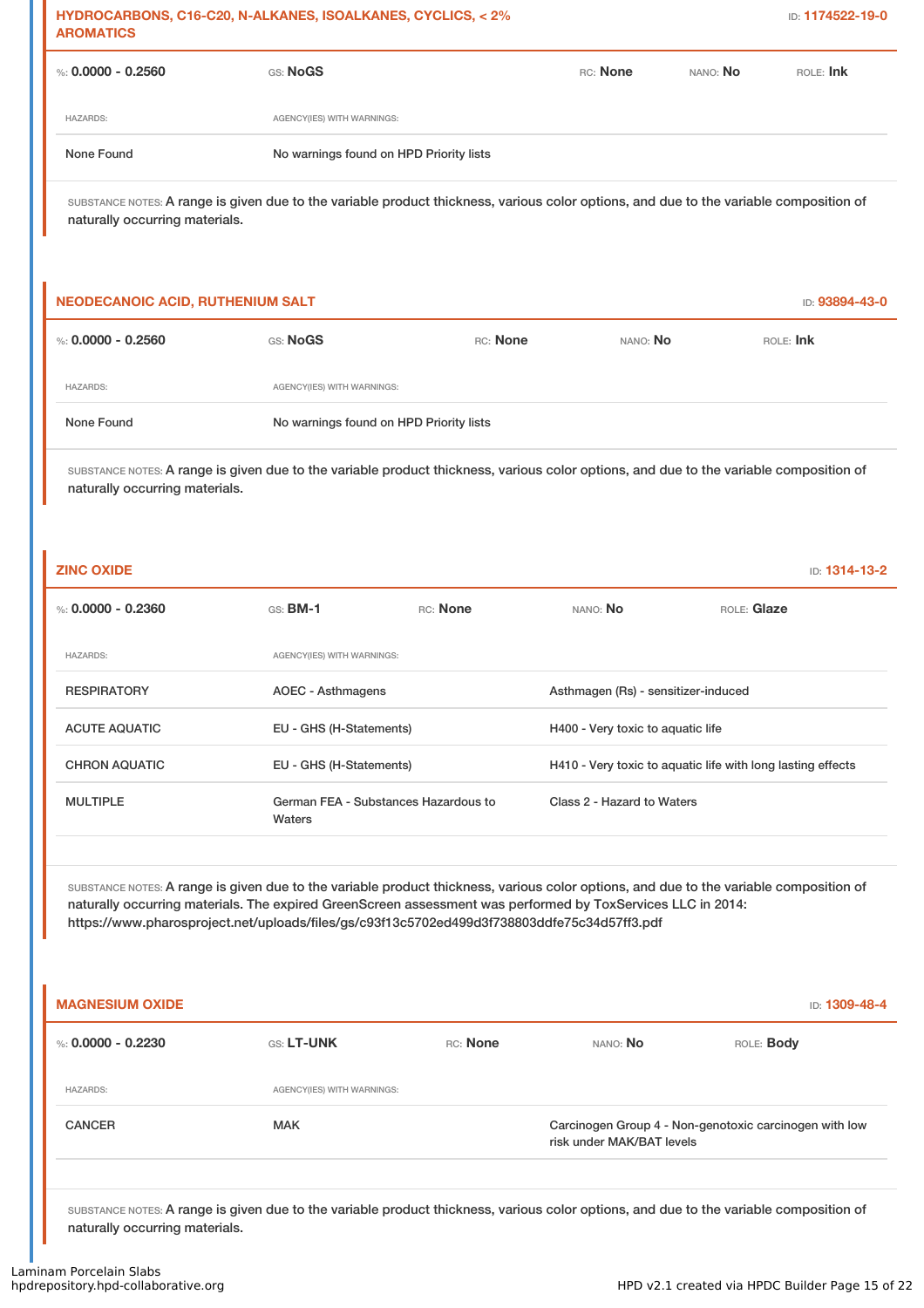| <b>CALCIUM HYDROGENORTHOPHOSPHATE</b>                                                                                                                                    |                                                                       |          |          |             | ID: 7757-93-9  |  |
|--------------------------------------------------------------------------------------------------------------------------------------------------------------------------|-----------------------------------------------------------------------|----------|----------|-------------|----------------|--|
| %: $0.0000 - 0.2050$                                                                                                                                                     | GS: LT-UNK                                                            | RC: None | NANO: No | ROLE: Glaze |                |  |
| <b>HAZARDS:</b>                                                                                                                                                          | AGENCY(IES) WITH WARNINGS:                                            |          |          |             |                |  |
| None Found                                                                                                                                                               | No warnings found on HPD Priority lists                               |          |          |             |                |  |
| SUBSTANCE NOTES: A range is given due to the variable product thickness, various color options, and due to the variable composition of<br>naturally occurring materials. |                                                                       |          |          |             |                |  |
|                                                                                                                                                                          |                                                                       |          |          |             |                |  |
| <b>CHEMICALLY AND THERMICALLY STABLE</b>                                                                                                                                 | ZIRCON, SUBSTITUTED: INORGANIC COLOUR PIGMENTS (SYNTHETIC MATERIALS), |          |          |             | ID: 68186-95-8 |  |
| %: $0.0000 - 0.1920$                                                                                                                                                     | GS: LT-UNK                                                            |          | RC: None | NANO: No    | ROLE: Pigment  |  |
| <b>HAZARDS:</b>                                                                                                                                                          | AGENCY(IES) WITH WARNINGS:                                            |          |          |             |                |  |
| None Found                                                                                                                                                               | No warnings found on HPD Priority lists                               |          |          |             |                |  |

| <b>C.I. PIGMENT GREEN 26</b> |                            |          |                                                               | ID: 68187-49-5                                      |  |
|------------------------------|----------------------------|----------|---------------------------------------------------------------|-----------------------------------------------------|--|
| %: $0.0000 - 0.1820$         | $GS: LT-1$                 | RC: None | NANO: No                                                      | ROLE: Pigment                                       |  |
| <b>HAZARDS:</b>              | AGENCY(IES) WITH WARNINGS: |          |                                                               |                                                     |  |
| <b>RESPIRATORY</b>           | AOEC - Asthmagens          |          |                                                               | Asthmagen (G) - generally accepted                  |  |
| <b>CHRON AQUATIC</b>         | EU - GHS (H-Statements)    |          | H411 - Toxic to aquatic life with long lasting effects        |                                                     |  |
| <b>CANCER</b>                | <b>MAK</b>                 |          | Carcinogen Group 2 - Considered to be carcinogenic for<br>man |                                                     |  |
| <b>RESPIRATORY</b>           | <b>MAK</b>                 |          |                                                               | Sensitizing Substance Sah - Danger of airway & skin |  |
| <b>GENE MUTATION</b>         | <b>MAK</b>                 |          | Germ Cell Mutagen 3a                                          |                                                     |  |
| <b>REPRODUCTIVE</b>          | Australia - GHS            |          | H360F - May damage fertility                                  |                                                     |  |
|                              |                            |          |                                                               |                                                     |  |

| <b>CHROME TIN PINK SPHENE</b><br>ID: 68187-12-2 |                   |                                         |          |               |  |  |
|-------------------------------------------------|-------------------|-----------------------------------------|----------|---------------|--|--|
| %: $0.0000 - 0.1730$                            | <b>GS: LT-UNK</b> | RC: None                                | NANO: No | ROLE: Pigment |  |  |
| <b>HAZARDS:</b>                                 |                   | AGENCY(IES) WITH WARNINGS:              |          |               |  |  |
| None Found                                      |                   | No warnings found on HPD Priority lists |          |               |  |  |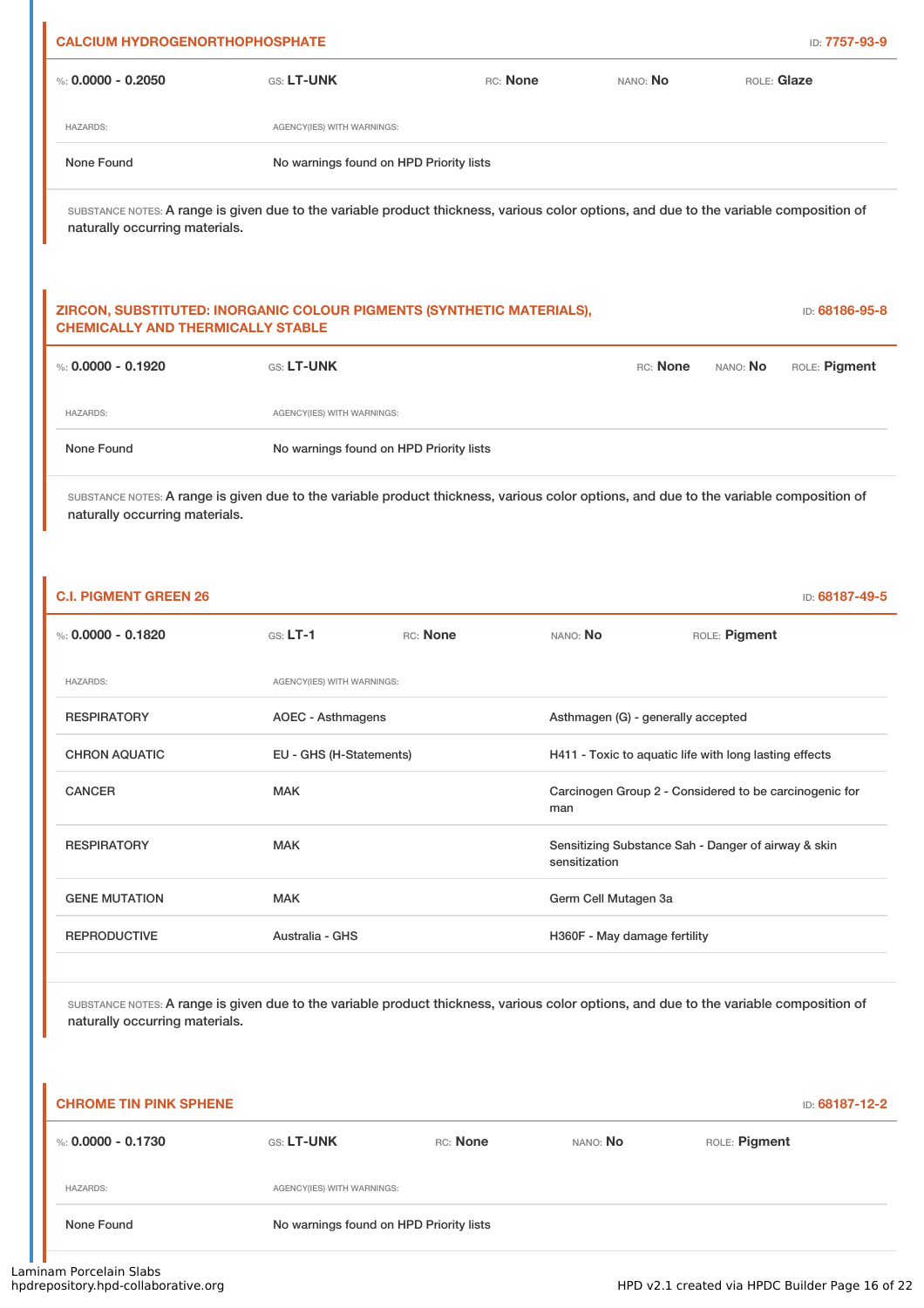| <b>SODIUM OXIDE</b> |                                         |          |          | ID: 1313-59-3     |  |  |
|---------------------|-----------------------------------------|----------|----------|-------------------|--|--|
| %: 0.0000 - 0.1720  | <b>GS: LT-UNK</b>                       | RC: None | NANO: No | ROLE: <b>Body</b> |  |  |
| <b>HAZARDS:</b>     | AGENCY(IES) WITH WARNINGS:              |          |          |                   |  |  |
| None Found          | No warnings found on HPD Priority lists |          |          |                   |  |  |

SUBSTANCE NOTES: A range is given due to the variable product thickness, various color options, and due to the variable composition of naturally occurring materials.

#### **SILICIC ACID, ZIRCONIUM SALT, CADMIUM PIGMENT-ENCAPSULATED**

ID: **102184-95-2**

| %: $0.0000 - 0.1690$ | $GS: LT-1$                        | RC: None                          | NANO: <b>No</b>                                             | ROLE: Pigment |  |
|----------------------|-----------------------------------|-----------------------------------|-------------------------------------------------------------|---------------|--|
| <b>HAZARDS:</b>      | AGENCY(IES) WITH WARNINGS:        |                                   |                                                             |               |  |
| <b>CANCER</b>        | <b>IARC</b>                       |                                   | Group 1 - Agent is Carcinogenic to humans                   |               |  |
| <b>CANCER</b>        | CA EPA - Prop 65                  | Carcinogen                        |                                                             |               |  |
| <b>CANCER</b>        | US CDC - Occupational Carcinogens | Occupational Carcinogen           |                                                             |               |  |
| <b>CANCER</b>        | US NIH - Report on Carcinogens    |                                   | Known to be a human Carcinogen                              |               |  |
| <b>ACUTE AQUATIC</b> | EU - GHS (H-Statements)           | H400 - Very toxic to aquatic life |                                                             |               |  |
| <b>CHRON AQUATIC</b> | EU - GHS (H-Statements)           |                                   | H410 - Very toxic to aquatic life with long lasting effects |               |  |
| <b>CANCER</b>        | Korea - GHS                       |                                   | Carcinogenicity - Category 1 [H350 - May cause cancer]      |               |  |
|                      |                                   |                                   |                                                             |               |  |

SUBSTANCE NOTES: A range is given due to the variable product thickness, various color options, and due to the variable composition of naturally occurring materials. Since this substance is not in its respirable form, if manufacturer's instructions are followed during installation, the risk level of the hazards listed above is significantly diminished.

| NEODECANOIC ACID, CHROMIUM(3+) SALT (3:1)                                                                                                                                |                            |          |          |                                                         | ID: 68683-16-9    |
|--------------------------------------------------------------------------------------------------------------------------------------------------------------------------|----------------------------|----------|----------|---------------------------------------------------------|-------------------|
| %: $0.0000 - 0.1640$                                                                                                                                                     | GS: LT-UNK                 |          | RC: None | NANO: No                                                | ROLE: Ink         |
| <b>HAZARDS:</b>                                                                                                                                                          | AGENCY(IES) WITH WARNINGS: |          |          |                                                         |                   |
| <b>SKIN SENSITIZE</b>                                                                                                                                                    | <b>MAK</b>                 |          |          | Sensitizing Substance Sh - Danger of skin sensitization |                   |
|                                                                                                                                                                          |                            |          |          |                                                         |                   |
| SUBSTANCE NOTES: A range is given due to the variable product thickness, various color options, and due to the variable composition of<br>naturally occurring materials. |                            |          |          |                                                         |                   |
|                                                                                                                                                                          |                            |          |          |                                                         |                   |
| <b>CALCIUM OXIDE</b>                                                                                                                                                     |                            |          |          |                                                         | ID: 1305-78-8     |
| %: $0.0000 - 0.1550$                                                                                                                                                     | $GS: LT-P1$                | RC: None | NANO: No |                                                         | ROLE: <b>Body</b> |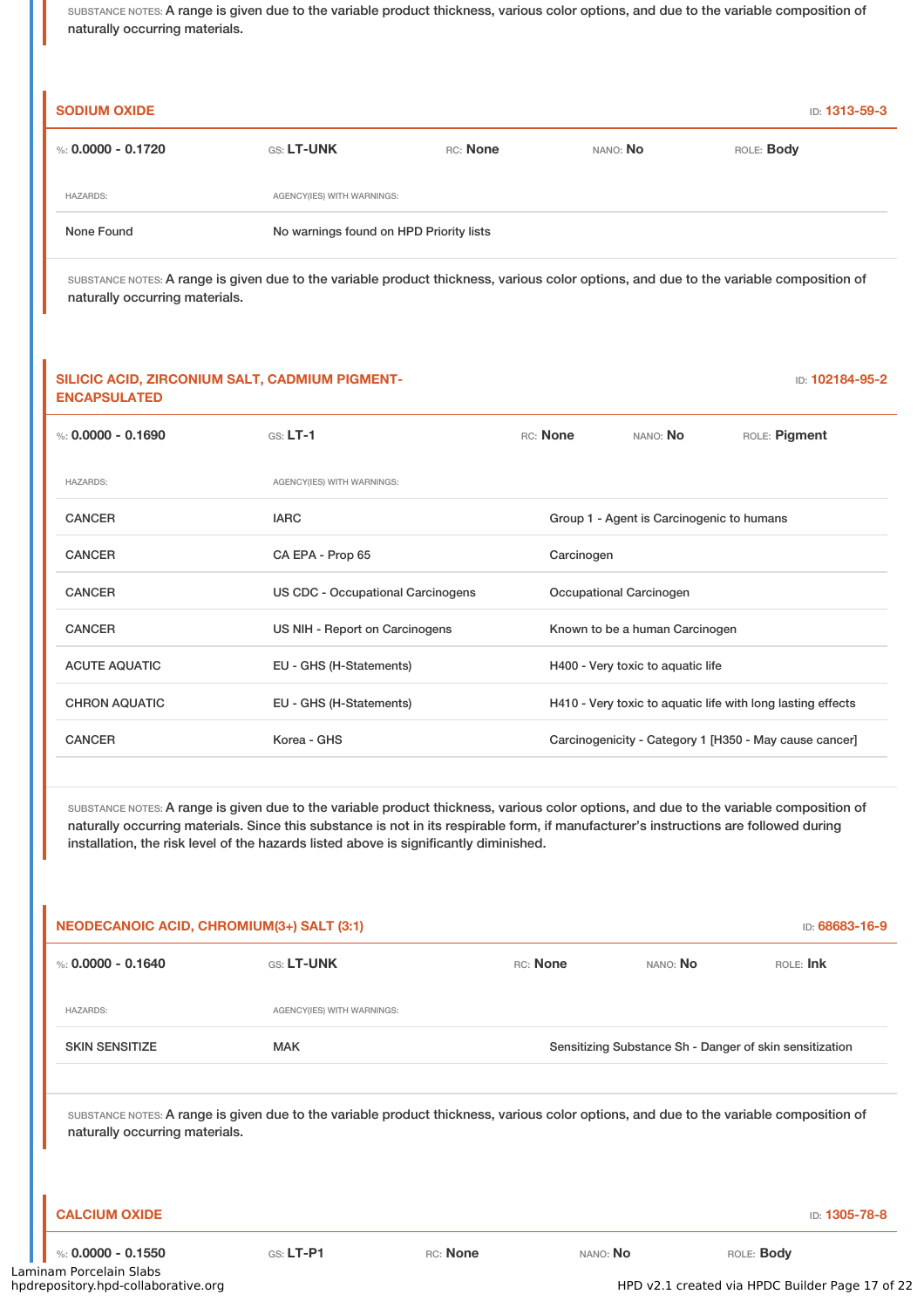None Found No warnings found on HPD Priority lists

SUBSTANCE NOTES: A range is given due to the variable product thickness, various color options, and due to the variable composition of naturally occurring materials.

| PINUS PINASTER SEED OIL (CLAY)<br>ID: 999999-99-4 |          |                                         |                 |             |  |  |
|---------------------------------------------------|----------|-----------------------------------------|-----------------|-------------|--|--|
| %: $0.0000 - 0.1540$                              | GS: NoGS | RC: None                                | nano: <b>No</b> | ROLE: Glaze |  |  |
| <b>HAZARDS:</b>                                   |          | AGENCY(IES) WITH WARNINGS:              |                 |             |  |  |
| None Found                                        |          | No warnings found on HPD Priority lists |                 |             |  |  |

SUBSTANCE NOTES: A range is given due to the variable product thickness, various color options, and due to the variable composition of naturally occurring materials.

| <b>POLYPROPYLENE GLYCOL</b> |                                         |          |                 |                  | ID: 25322-69-4 |  |
|-----------------------------|-----------------------------------------|----------|-----------------|------------------|----------------|--|
| %: 0.0000 - 0.1520          | <b>GS: LT-UNK</b>                       | RC: None | nano: <b>No</b> | ROLE: Fiberglass |                |  |
| <b>HAZARDS:</b>             | AGENCY(IES) WITH WARNINGS:              |          |                 |                  |                |  |
| None Found                  | No warnings found on HPD Priority lists |          |                 |                  |                |  |

SUBSTANCE NOTES: A range is given due to the variable product thickness, various color options, and due to the variable composition of naturally occurring materials.

| ((3-(TRIMETHOXYSILYL)PROPOXY)METHYL)OXIRANE | ID: 2530-83-8                                  |          |                            |                  |
|---------------------------------------------|------------------------------------------------|----------|----------------------------|------------------|
| %: 0.0000 - 0.1520                          | $GS: LT-P1$                                    | RC: None | NANO: No                   | ROLE: Fiberglass |
| <b>HAZARDS:</b>                             | AGENCY(IES) WITH WARNINGS:                     |          |                            |                  |
| <b>MULTIPLE</b>                             | German FEA - Substances Hazardous to<br>Waters |          | Class 2 - Hazard to Waters |                  |

SUBSTANCE NOTES: A range is given due to the variable product thickness, various color options, and due to the variable composition of naturally occurring materials.

| <b>SPINELS, CHROMIUM IRON MANGANESE BROWN</b> |                                         |          |          | ID: 68555-06-6 |
|-----------------------------------------------|-----------------------------------------|----------|----------|----------------|
| %: 0.0000 - 0.1440                            | <b>GS: LT-UNK</b>                       | RC: None | NANO: No | ROLE: Pigment  |
| <b>HAZARDS:</b>                               | AGENCY(IES) WITH WARNINGS:              |          |          |                |
| None Found                                    | No warnings found on HPD Priority lists |          |          |                |
|                                               |                                         |          |          |                |

SUBSTANCE NOTES: A range is given due to the variable product thickness, various color options, and due to the variable composition of naturally occurring materials.

h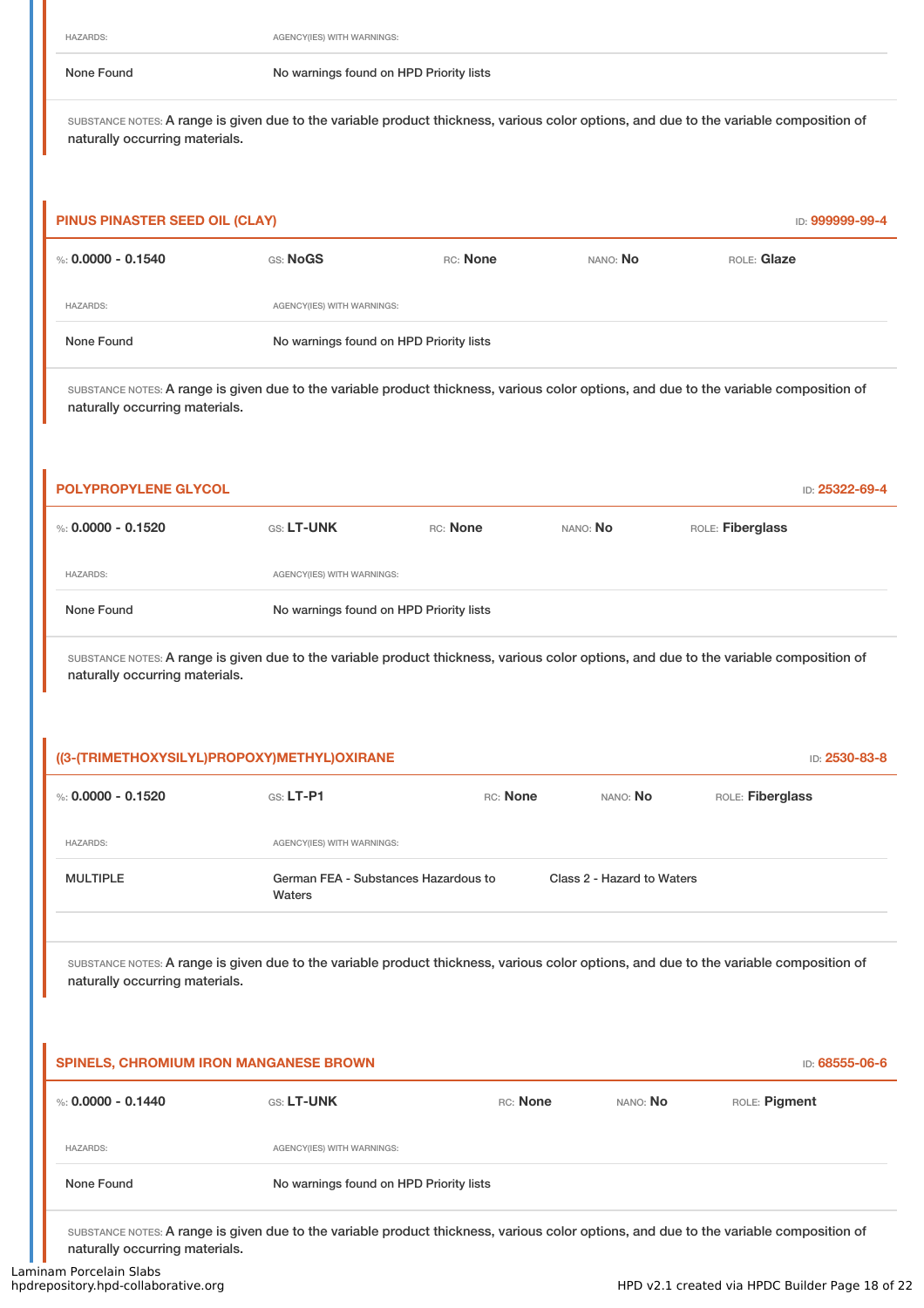| 2,5-FURANDIONE POLYMER WITH 2,4,4 TRIMETHYLPENTENE (AVERAGE MW 4000)<br>- 8000 G/MOL) |                                         |          |                 | ID: 37199-81-8 |
|---------------------------------------------------------------------------------------|-----------------------------------------|----------|-----------------|----------------|
| %: 0.0000 - 0.1280                                                                    | <b>GS: LT-UNK</b>                       | RC: None | NANO: <b>No</b> | ROLE: Glaze    |
| <b>HAZARDS:</b>                                                                       | AGENCY(IES) WITH WARNINGS:              |          |                 |                |
| None Found                                                                            | No warnings found on HPD Priority lists |          |                 |                |
|                                                                                       |                                         |          |                 |                |

| <b>ISOPROPYL LAURATE</b> |                                         |          |          | <b>ID: 10233-13-3</b> |
|--------------------------|-----------------------------------------|----------|----------|-----------------------|
| %: $0.0000 - 0.1280$     | <b>GS: LT-UNK</b>                       | RC: None | NANO: No | ROLE: Ink             |
| <b>HAZARDS:</b>          | AGENCY(IES) WITH WARNINGS:              |          |          |                       |
| None Found               | No warnings found on HPD Priority lists |          |          |                       |

SUBSTANCE NOTES: A range is given due to the variable product thickness, various color options, and due to the variable composition of naturally occurring materials.

| <b>COBALT OCTOATE</b> |                                |                                      |                                               | ID: 136-52-7                                             |
|-----------------------|--------------------------------|--------------------------------------|-----------------------------------------------|----------------------------------------------------------|
| %: $0.0000 - 0.1280$  | $GS: LT-1$                     | RC: None                             | NANO: No                                      | ROLE: Ink                                                |
| <b>HAZARDS:</b>       | AGENCY(IES) WITH WARNINGS:     |                                      |                                               |                                                          |
| <b>RESPIRATORY</b>    | <b>AOEC - Asthmagens</b>       |                                      | Asthmagen (G) - generally accepted            |                                                          |
| <b>CANCER</b>         | US NIH - Report on Carcinogens |                                      | Reasonably Anticipated to be Human Carcinogen |                                                          |
| <b>MULTIPLE</b>       | Waters                         | German FEA - Substances Hazardous to | Class 2 - Hazard to Waters                    |                                                          |
| <b>CANCER</b>         | <b>MAK</b>                     |                                      | man                                           | Carcinogen Group 2 - Considered to be carcinogenic for   |
| <b>RESPIRATORY</b>    | <b>MAK</b>                     |                                      | sensitization                                 | Sensitizing Substance Sah - Danger of airway & skin      |
| <b>GENE MUTATION</b>  | <b>MAK</b>                     |                                      | Germ Cell Mutagen 3a                          |                                                          |
| <b>CANCER</b>         | Australia - GHS                |                                      | H350i - May cause cancer by inhalation        |                                                          |
| <b>REPRODUCTIVE</b>   | Australia - GHS                |                                      | unborn child                                  | H360Fd - May damage fertility. Suspected of damaging the |
|                       |                                |                                      |                                               |                                                          |

SUBSTANCE NOTES: A range is given due to the variable product thickness, various color options, and due to the variable composition of naturally occurring materials.

### **CHROMIUM (III) OXIDE ID: 1308-38-9**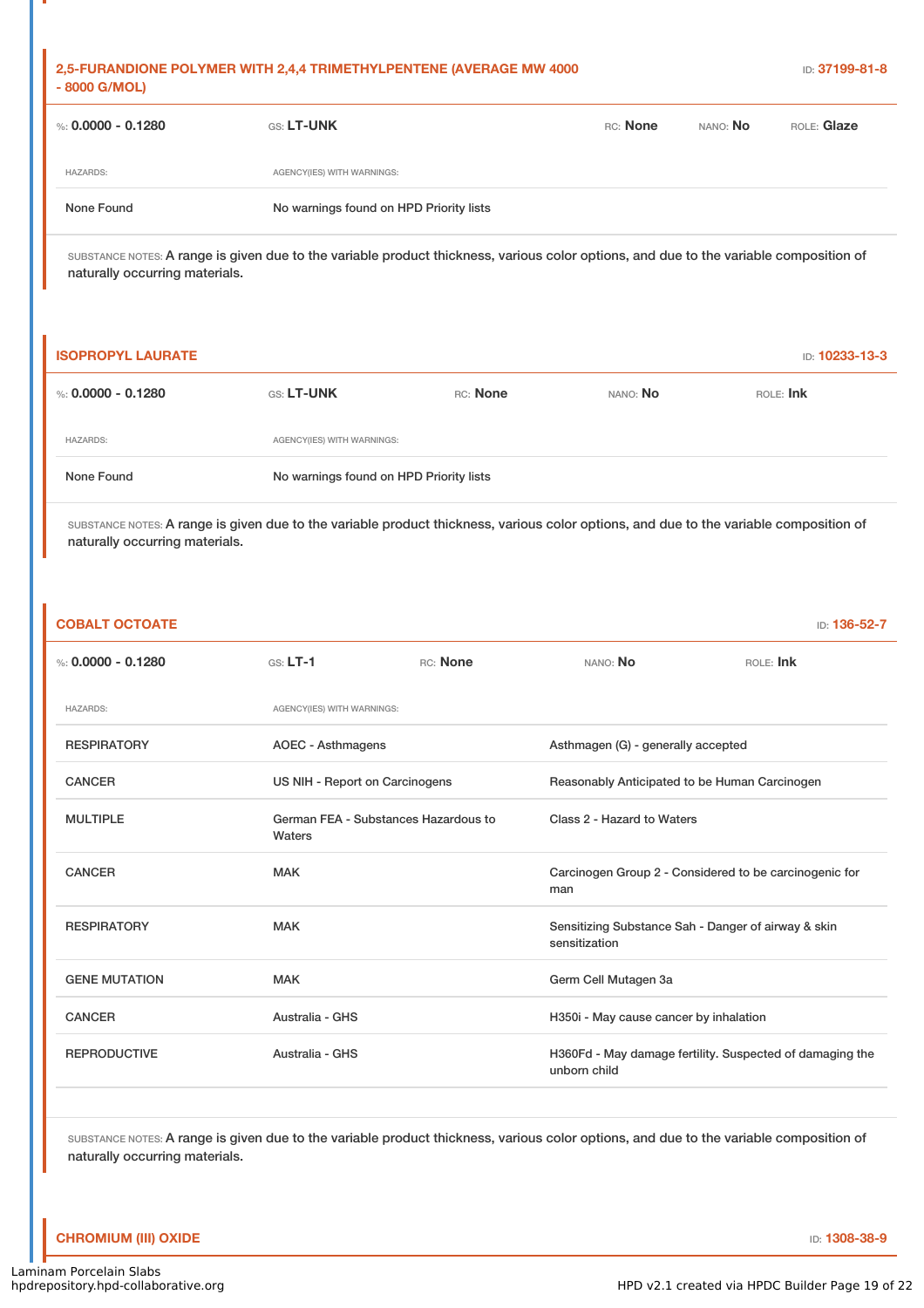| %: $0.0000 - 0.1060$  | $GS: LT-P1$                | RC: None | NANO: No                                                | ROLE: <b>Body</b> |
|-----------------------|----------------------------|----------|---------------------------------------------------------|-------------------|
| <b>HAZARDS:</b>       | AGENCY(IES) WITH WARNINGS: |          |                                                         |                   |
| <b>SKIN SENSITIZE</b> | <b>MAK</b>                 |          | Sensitizing Substance Sh - Danger of skin sensitization |                   |
|                       |                            |          |                                                         |                   |

| <b>C.I. PIGMENT BLACK 27</b> |                            |          |                                                                      | ID: 68186-97-0 |
|------------------------------|----------------------------|----------|----------------------------------------------------------------------|----------------|
| %: $0.0000 - 0.4810$         | $GS: LT-1$                 | RC: None | NANO: No                                                             | ROLE: Ink      |
| <b>HAZARDS:</b>              | AGENCY(IES) WITH WARNINGS: |          |                                                                      |                |
| <b>RESPIRATORY</b>           | AOEC - Asthmagens          |          | Asthmagen (G) - generally accepted                                   |                |
| <b>CANCER</b>                | <b>MAK</b>                 |          | Carcinogen Group 2 - Considered to be carcinogenic for<br>man        |                |
| <b>RESPIRATORY</b>           | <b>MAK</b>                 |          | Sensitizing Substance Sah - Danger of airway & skin<br>sensitization |                |
| <b>GENE MUTATION</b>         | <b>MAK</b>                 |          | Germ Cell Mutagen 3a                                                 |                |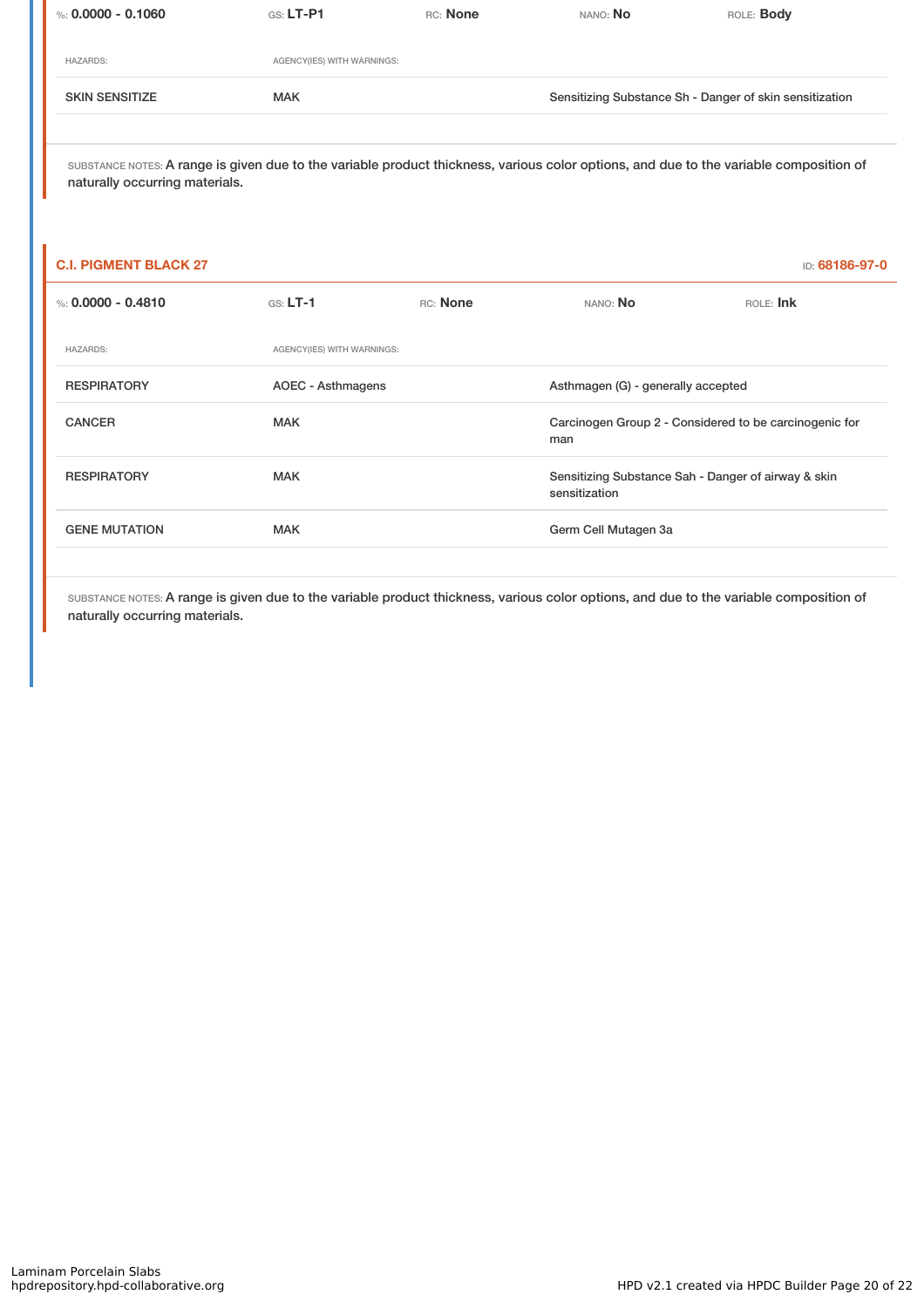This section lists applicable certification and standards compliance information for VOC emissions and VOC content. Other types of *health or environmental performance testing or certifications completed for the product may be provided.*

| <b>VOC EMISSIONS</b>                                                              | Inherently non-emitting source per LEED® |                     |                       |  |
|-----------------------------------------------------------------------------------|------------------------------------------|---------------------|-----------------------|--|
| CERTIFYING PARTY: Self-declared<br>APPLICABLE FACILITIES: AII<br>CERTIFICATE URL: | ISSUE DATE: $2018-$<br>10-09             | <b>EXPIRY DATE:</b> | CERTIFIER OR LAB: N/A |  |
| CERTIFICATION AND COMPLIANCE NOTES:                                               |                                          |                     |                       |  |

# **Section 4: Accessories**

This section lists related products or materials that the manufacturer requires or recommends for installation (such as adhesives or fasteners), maintenance, cleaning, or operations. For information relating to the contents of these related products, refer to their *applicable Health Product Declarations, if available.*

No accessories are required for this product.

# **Section 5: General Notes**

This HPD covers all Laminam products in general, including those with and without a fiberglass scrim. The formulation of all products are the same, with the variability coming from the thickness of the product, as well as the inclusion of the fiberglass scrim. Additionally, all color options are included, causing some formulation variability noted above.